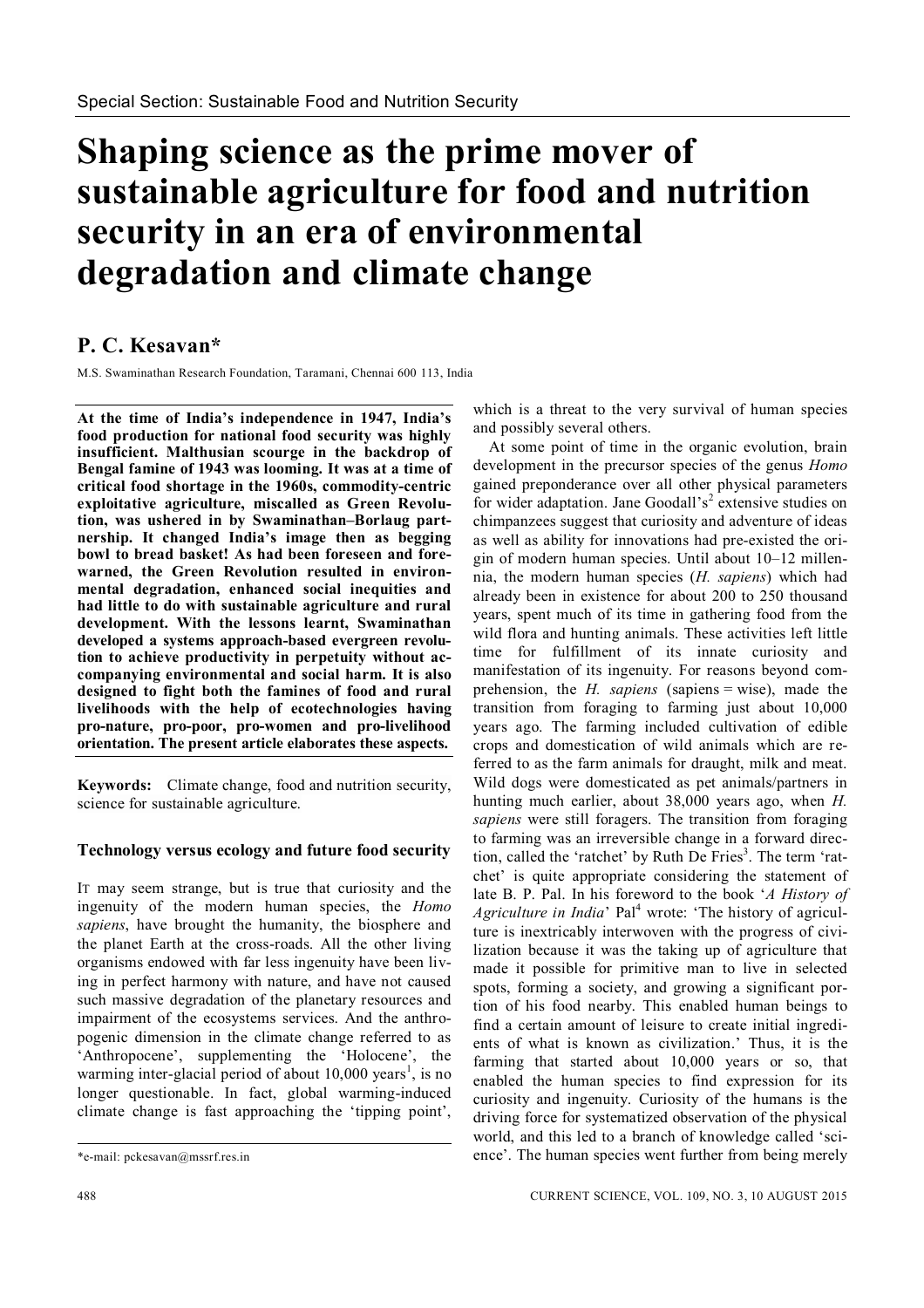satisfied with observations of the natural world to making endeavours to mimic and even elucidate the structures and functions of both the inanimate and animate worlds. That denoted the beginning of an era of experimentation, a direct outcome of the ingenuity of the modern human species.

During the past 5–6 millennia, human curiosity and ingenuity to understand everything from the nature of solar system, the origin of the universe, the structure and function of all living beings from microbes to man, have been mutually reinforcing, in the sense that one acting as a catalyst for the other. Thus, ingenuity led to the birth of an era of 'industrial revolution' in 1780, with the invention of steam engine by James Watt. Soon, the technologically powerful Western countries colonized the 'biodiversityrich', but 'technology-poor' countries located largely within  $22^{\circ}$  to the south and north of the equator. Fixing low cost for the raw materials and much highly value-added cost to the finished products divided the technology-rich, and technology-poor nations into 'rich' and 'poor' respectively. Today, these are the 'developed' and 'developing nations' respectively. On hindsight, it seems unfortunate that the developing countries are now following the same path of development that the western nations had taken. As Gandhiji once remarked, several 'Earths' would be needed to attain the status of 'developed' nations, if every developing nation in the world would want to become 'developed' in only a materialistic sense. The notion of 'developed' and 'developing' nations purely in terms of GDP and economic growth is basically flawed, as it ignores ecological and social dimensions. Criteria for 'being developed' ought to be based on people's good health, altruism, peace and happiness and above all ability to live in harmony with nature like all the other animals do. The energy intensive development path is clearly unsustainable and impacts are already felt, e.g. rapid increases in desertification in China and collapsing oceanic biodiversity<sup>5</sup>. A deep concern from the point of emission of greenhouse gases (GHGs) is that the technology-driven economic growth has been substantially fossil fuel energy-dependent. Further, accelerated economic growth rests on a fallacy that the natural resources are infinite. The former has led to climate change whereas the latter is now accelerating the inter-generational inequity for resources necessary for their own development of the future generations.

In the last five decades starting with the U.N. Conference on Human Environment held in June 1972, in Stockholm, there has been a growing realization that poverty and environmental degradation (that broadly includes biodiversity loss, depletion of resources necessary for development and agricultural productivity, impairment of the ecosystems services and climate change) are closely interlinked in a mutually reinforcing manner. Needless to say, Carson<sup>6</sup> and Swaminathan<sup>7</sup> had initiated discussions concerning the environmental and

social impacts of the then new technologies. In his famous address in 1968, even before the release of the 'Wheat Revolution Stamp' to commemorate the dramatic increase in wheat productivity by the Government of India, Swaminathan $<sup>7</sup>$  had forewarned against the envi-</sup> ronmental and social harm that an 'exploitative agriculture' (later misnamed as the 'Green Revolution' by William Gaud of US Agency for International Development) would cause in the long-run. The exploitative agriculture involved monocropping over large contiguous areas with dwarf and semi-dwarf wheat varieties having genetic potential for yield increase in response to inputs of chemical fertilizers and copious irrigation. Unfortunately his warnings were not heeded and hence the Green Revolution has degenerated into Greed Revolution. Schweitzer<sup>8</sup> had gone further to declare, 'Man has lost the capacity to foresee and forestall, he will end by destroying the earth'. In the past four decades, the world has witnessed several UN Conferences such as the UN Conference on Environment and Development in June 1992 in Rio de Janeiro, Brazil; World Summit on Sustainable Development in 2002 in Johannesburg, South Africa and RIO+20 on Sustainable Development in June 2012 in Rio de Janeiro. Yet, the progress towards sustainable development has been far below expectation. And the climate change has emerged as a great risk to agriculture, whether exploitative or sustainable. The jeopardy of collapse now addresses not just the civilization but the very continuation of life itself. Misuse of science and technology geared towards transforming low entropic raw natural resources into high entropic (i.e. value-added consumer goods) largely for economic gains, has brought the planet on the brink of disaster. In the social realm, inequalities have led to a situation where 20% of the richest own 80% of the wealth and resources of the planet while about 1.0 billion people out of 7.2 billion people in the world do not have even the most basic need of food and nutrition security as well as sanitation. An ethical question posed in this context is whether science and technology have brought wealth and prosperity just to a few nations and people, but extreme poverty, deprivation and hunger to a large number of nations and people. Is it that recent developments in science and technology are being deliberately designed to make the rich richer, the poor to sink into abject poverty and hunger? The answer is in the affirmative. Technology development including the genetically engineered crops have been 'top-down' in mode. The crops and traits for genetic engineering are chosen by the multinational companies. Thus, the herbicide-tolerant (Ht) and insect borer pest-resistant *Bt* (*Bacillus thuringiensis*) transgenic crops have been inundating the market. Many geneticists and evolutionary biologists are quite aware that pests would develop 'genetic shield' (i.e. resistance) against such pesticides. In the USA, extensive use of Ht transgenic corn and soybean has exerted 'selection pressure' on a number of weed species to develop genetic resistance against the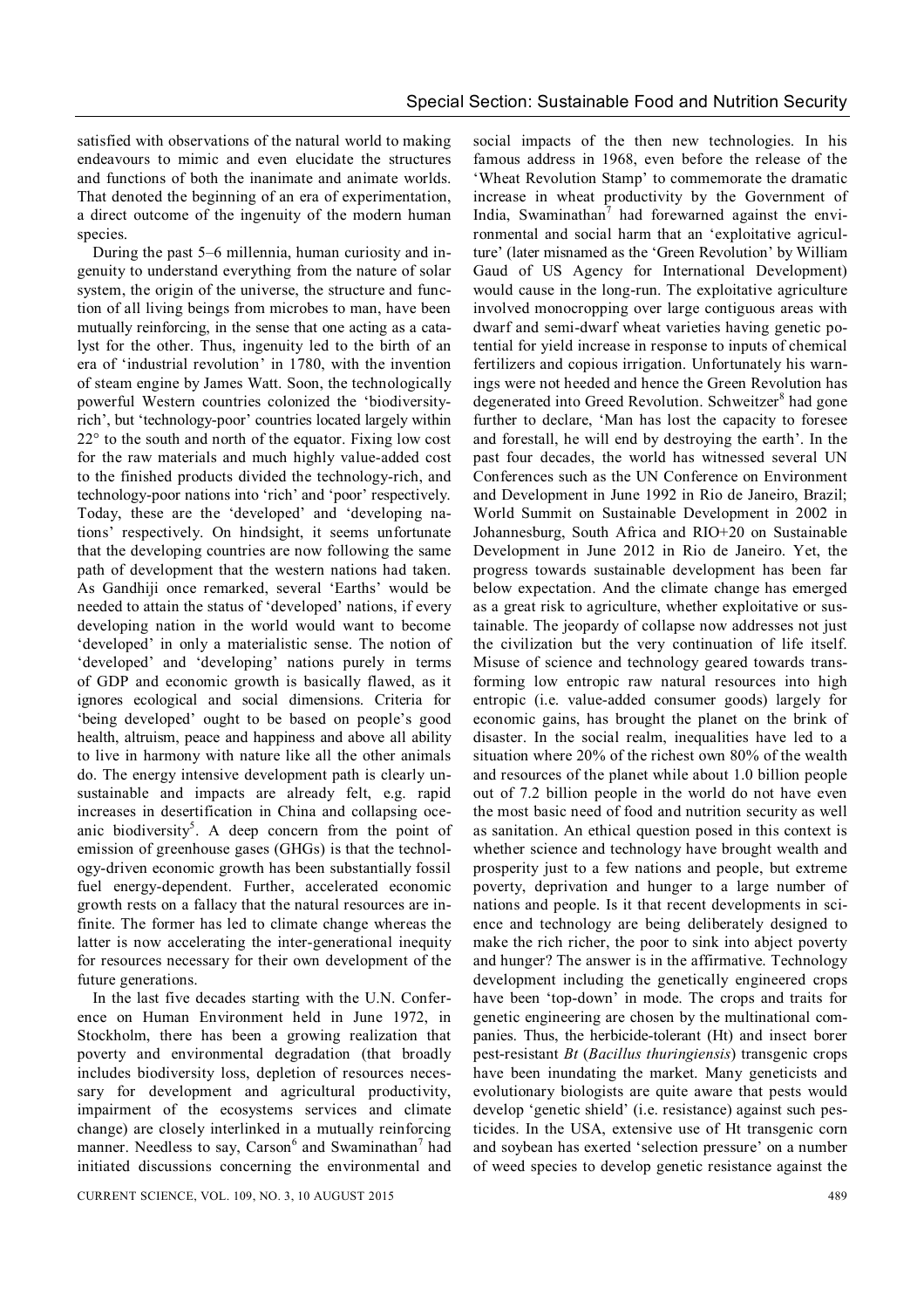weedicide (in this case 'Roundup' with glyphosate as the main ingredient). The resultant 'super weeds' are causing havoc in over 400–500 thousand hectares of farmland across a dozen states. That glyphosate and the adjuvants which constitute the 'Roundup' are known endocrinedisrupters and possibly carcinogens is yet another cause of concern<sup>9,10</sup>.

In order to gain a little longer existence of life on Planet Earth, the technology development needs to be based on the principles of ecological integrity, sustainable human welfare and ensuring social as well as gender equalities. The economic dimension of the technologies, besides the goal of profit, must be to widen the resource base for increasing rural livelihoods. Swaminathan<sup>11-16</sup> has, therefore, proposed concepts and paradigms such as 'techniracy', biovillage and modern ICT-based Village Knowledge Centres (VKCs), etc. in order to harness ecotechnologies for sustainable rural livelihoods and food security at the individual household level. Ecotechnologies are the resultant of blending frontier technologies (e.g. space, nuclear, bio-, nano and such technologies) with traditional knowledge and ecological prudence of the indigenous rural women and men. Consequently, the ecotechnologies acquire pro-nature, pro-poor, pro-women and pro-livelihood orientation unlike the frontier technologies in their raw science-based form. Most simply stated, ecotechnologies are the technologies with social and ecological principles or dimensions. Surely, with such advances in basic sciences in various disciplines, very powerful technologies to bring about dramatic increases in agricultural productivity will keep on emerging, but the need of the hour is to assess their suitability to maintain the integrity of the ecological foundations, social and gender equities, etc. The point is that 'technological push' must have equally powerful 'ecological and social pull'.

# **Evolution of scientific approach to farming**

# *Inorganic chemical fertilizers and chemical pesticides*

Experience with farming over several millennia has been compiled in 'Roman Farm Management: the treatises of Cato and Varro<sup>17</sup>, and among its valuable lessons, the one that defines agriculture as a science is: 'agriculture is a science which teaches us what crops should be planted in each kind of soil, and what operations are to be carried out, in order that the land may produce the highest yields in perpetuity'. Agriculture, the science of farm production, is surely the 'Mother of all Sciences'.

The human population of the world during the First BCE was less than 10 million. The world population reached about 500 million in the year 1650, and it rose to about 950 million in 1798 when Thomas Robert Malthus noted that geometric population growth would inevitably

outstrip food production, leaving society destitute and hungry. His 'Essay on the Principle of Population' has been long regarded as 'Malthusian curse' than a rational analysis to be deeply concerned about. It led to neglect of family planning! Malthus considered that population of 950 million people of his time was already quite huge and it could hardly be supported by the 'limited resources' of Earth. About 100 years later, in 1900, the global human population reached about 1.6 billion. The population doubling rate was about 0.7–0.8% per year. By 1965, the global population totalled at 3.3 billion. The population growth rate was about 2% per year, representing a doubling time of 36 years. In 2000, the population of the world reached 6.0 billion. Within the next 11 years the global population had grown to touch the 7.0 billion mark. The various projections suggest that global human population might stabilize at about 9.0 billion in 2050. So, Malthus was right about geometric progression in human population growth. But the argument has been that humanity has not perished in hunger and starvation! In particular, India with about 18% of the global human population plus 15% of the global livestock with only 2.3% of geographical areas, 4.2% of freshwater sources, 1% of forest area and 0.5% of pasture/gracing areas is still able to produce adequate food for all its people, albeit the inequality in food security at the individual household level. In this context, Jeffrey Sachs of Health Institute in his foreword to the book '*From Green to Evergreen Revolution*' <sup>18</sup> wrote: 'few people in modern history have done more to help humanity surmount the Malthusian challenge than M. S. Swaminathan'. Swaminathan<sup>7</sup> had, of course, set aside exploitative agriculture as the pathway to surmount Malthusian scourge over long-periods of time. He had, instead designed and operationalized evergreen revolution discussed in this paper.

The development of environment-degrading technological breakthroughs dates back to the late 18th century with the beginning of an era of industrial revolution. For farm operations such as ploughing, drawing water for irrigation, etc. the draught power of farm animals was gradually replaced with fossil fuel-powered tractors, pumps, harvesters, mills, etc. The Haber–Bosch chemical process fixed the atmospheric nitrogen in the form of ammonium nitrate which the plants could utilize from the soil for luxuriant growth and higher productivity. But, it involves the use of high levels of energy derived from burning of the fossil fuels. Before the chemical synthesis of ammonia commercially was known, the fixation of nitrate in the soil was almost entirely through 'biological nitrogen fixation' by a class of nitrogen-fixing microbes. In a few countries, night soil was applied to the soil to enrich nitrogen content of the soil. In nature, the nitrates remaining in the soil after the plants have taken them up are reconverted into nitrogen by another class of bacteria, the denitrifying bacteria. Thus, the nitrogen cycle in nature had been kept in balance until the Haber–Bosch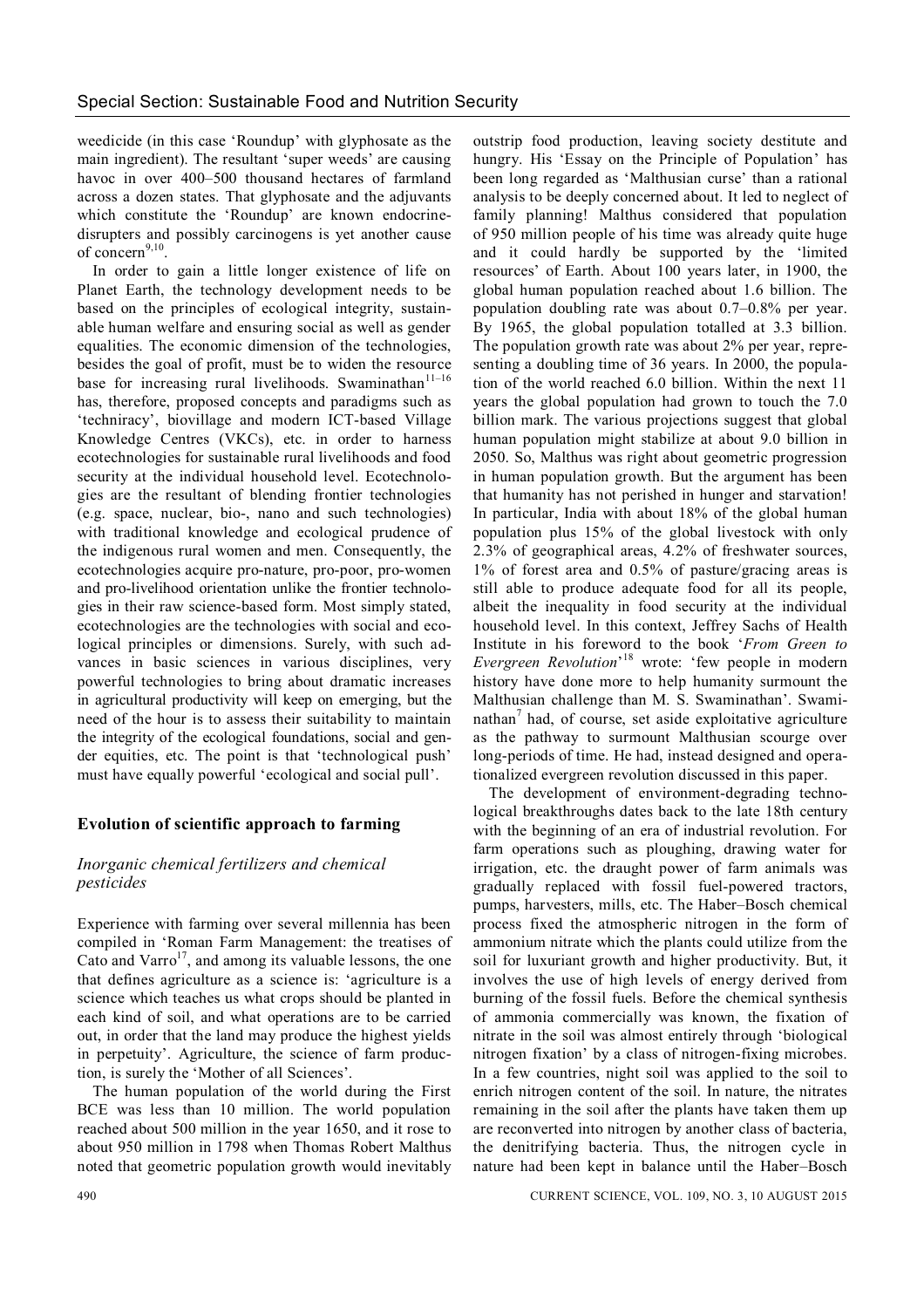process of manufacturing nitrates upset it. The point is that there is as yet no industrial process to reconvert the accumulating nitrates into nitrogen. So, nitrates accumulate in land and aquifers. The planetary boundary of nitrogen cycle has been far greatly exceeded<sup>19</sup>. The deleterious consequences of impairment of nitrogen cycle are: (i) nitrate pollution on land and aquifers, (ii) nitrous oxide  $(N_2O)$ , GHG emission and (iii) exceeding the planetary boundary of the nitrogen cycle. All of these individually and collectively are detrimental to sustainable agriculture and life on Earth.

In the middle of the 20th century, Muller<sup>20</sup> demonstrated the insecticidal action of the dichlorodiphenyltrichloroethane (DDT), and it was readily accepted as an ideal insecticide to destroy a wide spectrum of agricultural and domestic pests. Muller won the Nobel Prize in 1948, but 14 years later, in 1962, Carson<sup>6</sup> in her book *Silent Spring* described the harmful effects of DDT, dieldrin and heptachlor on non-target wild organisms. DDT killed several beneficial, non-target organisms. In the 'web of life' each and every organism has a role to play in maintaining the ecological equilibrium and normal ecosystems services. Notwithstanding their negative dimensions, the inorganic nitrogen fertilizers and chemical pesticides, emerged as 'pivots' (i.e. effective new way to use or exploit nature's endowment) to thwart the Malthusian scourge. These serve as the 'pivots'<sup>3</sup> for a short time, but sooner than later turn into 'hatchets' (i.e. famine, environmental degradation, climate change, etc.) and reactivate Malthusian scourge.

## *Cytogenetics and Mendelian genetics and crop improvement*

The discovery of chromosomes by Wilhelm von Nageli in 1842 preceded the elucidation of the inheritance of characters by Johann Gregor Mendel in 1865. Initially, the role of chromosomes in the division of somatic cells (i.e. mitosis) and the formation of gametes (i.e. meiosis) was elucidated. After the introduction *Drosophila melanogaster*, using genes located on the X-chromosome, the 'Chromosome theory of heredity<sup>21</sup> was propounded. Location of the genes of the organisms on chromosomes was done using the 'three-point' test and 'linkage maps' of crop plants and vinegar fly were constructed. On the applied side of specific interest to agriculture, the Mendelian laws of inheritance formed the basis of crop improvement through hybridization of plants with different characters and selection of plants recombining the desired traits from both the parents, among the segregating progenies.

In the Indian scenario, in the late 1950s and 1960s, a highly productive and intellectually stimulating period of basic and applied research in genetics and cytogenetics occurred in the Genetics Division (formerly Botany Division) of the Indian Agricultural Research Institute.

A team of geneticists such as H. K. Jain, A. T. Natarajan, B. R. Murthy, S. S. Rajan, M. L. Magoon, S. Ramanujam and several others led by Swaminathan had put India on the global map of genetic research. The relevance of basic cytogenetic research to crop improvement had been known since 1940s. However, the studies of Swaminathan on the homology of chromosomes and species differentiation in the genus *Solanum*, section *Tuberarium* at Cambridge University, UK and later at the University of Wisconsin, USA are particularly noteworthy not only in terms of new basic knowledge gained, and novel techniques innovated, but also in developing potato varieties of the sort most needed at that point of time. Some of the trend-setting papers published by Swaminathan are listed in the references 22 to 29. Genome homology studies enabled the transfer of genes for 'frost-tolerance' from wild species *S. acaule* to *S. tuberosum*, and genes for resistance to golden nematode, *Heterodera rostochinensis* from wild species *S. polyadenium* respectively. In the context of making successful crosses between *S. polyadenium* and *S. tuberosum*, a simple surgical technique developed by Swaminathan<sup>29</sup> is of interest. Due to cross incompatibility, the germination and tube-growth of foreign pollen on the stigma was inhibited. Swaminathan solved the problem by removing the stigma, and replacing it with an artificial medium that promoted the germination and growth of the foreign pollen on the stigma which had a biochemical mechanism of cross-incompatibility. This came to be known as the 'Swaminathan artificial stigma' technique and it represents a benign way of overcoming natural barrier to gene exchange, as compared to the present-day recombinant DNA-technology. The simple and elegant technique of Swaminathan assumes enormous relevance today. For instance, Sachs<sup>30</sup> wrote: 'even with all our technological wizardry, we have not yet conquered the Malthusian Challenge since we have not vet adopted a truly sustainable method of feeding the planet', and goes on 'Second, the great agronomic successes since Malthus' time, including the Green Revolution itself, have come at a huge and sometime irreversible, environmental costs'. Had the recombinant DNA technology been used, instead of the 'Swaminathan technique', to develop the frost- and nematode-resistant potatoes, the human health and environmental impacts would have become dominant concerns. Starting from 1920s until late 1960s, plant cytogeneticists have made huge efforts to artificially synthesize polyploids, as had indeed happened in the course of natural evolution. A large number of cultivated crops (e.g. wheat, cotton, sugarcane, groundnut, banana, potato, rice, mustard, etc.) are natural polyploids. The durum  $(2n = 4x = 28)$  wheat and the vulgare  $(2n = 6x = 42)$  wheat are example of natural *genomic allopolyploids*. Their diploid progenitors (e.g. *Triticum monococcum, Aegilops squarrosa* with  $2n = 2x = 14$ chromosomes) are grasses unsuitable for human consumption. In Sweden, Muntzing<sup>31</sup> produced a new polyploidy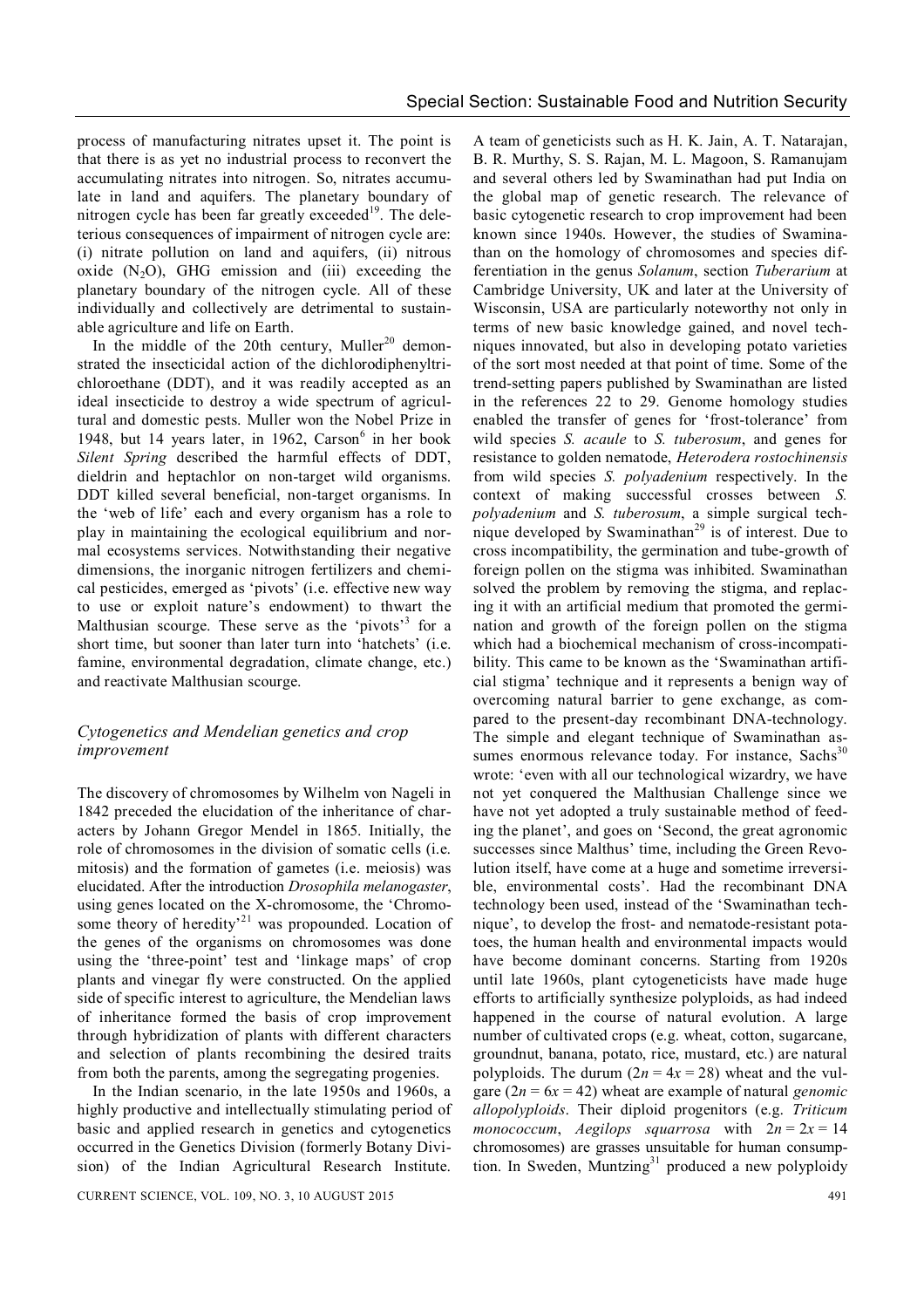crop called *Triticale* (2*n* = 56) by crossing wheat (*Triticum vulgare*,  $2n = 42$ ) with rye (*Secale cereale*,  $2n = 24$ ). The rye-wheat spikes were more similar to wheat. This human-made new crop was, however, not so good as the polyploids produced in nature. *Triticale* had partial sterility, and the grains were not as greatly palatable as the natural wheat or rye. Production of triploid fruit crops such as watermelon, to reduce the formation of seeds was more successful. During the 1950s and 1960s, the genetic endeavours for crop improvement focused on radiationinduced mutation breeding. To a lesser extent, chemical mutagens, with some of them acting specifically on the purine and pyrimidine bases of the DNA were also used to induce 'specific' or non-random mutations. The random-acting physical mutagens (gamma-rays, X-rays and neutrons) were, however, more commonly used. Ionizing radiations act largely by inducing 'deletions' (i.e. elimination of a few bases from the DNA) which are, therefore, largely lethal to organisms that are 'strict' diploids (i.e. having only two genomes with very few duplicate genes); on the other hand, the polyploids with several duplicate gene loci are able to tolerate deletions of genes to varying degrees. During the 1950s and 1960s, Swaminathan had developed a globally renowned 'school of radiation genetics' in the Genetics Division of the Indian Agricultural Research Institute. Today, there are over 4000 mutant varieties all over the world. Several of these radiation-induced mutations involve changes in the petal colours of flowers of ornamental plants. Several economically important mutants produced by ionizing radiation in groundnut, green gram, black gram for disease and drought resistance are widely cultivated in India. During the 1950s and 1960s, crop improvement through induced mutations was at its peak. M. S. Swaminathan (India), H. Gaul (Germany) and A. Gustafsson (Sweden), W. Gregory (USA) played a leading role in mutation breeding. In the process, they also elucidated several physical and biological factors which influence both the spectrum and frequency of induced mutations. For instance. Nilan<sup>32</sup> showed how the seed moisture content, oxygen and temperature influenced radiosensitivity of the seeds and also altered the spectrum and frequency of induced mutations. Kesavan and co-workers<sup>33-36</sup> separated the oxic and anoxic pathways of radiation damage and demonstrated that caffeine enhances mutations in the anoxic pathway but substantially reduces the same in the oxic pathway. What have been presented in this section are just illustrative, and not exhaustive.

## **Science for breaking the 'yield-ceiling' in wheat and rice**

India attained independence in August 1947 in the backdrop of the Bengal famine of 1943–1944. Hence, the first Prime Minister of independent India, Pandit Jawaharlal

Nehru had declared that 'everything else can wait, but not agriculture'. The initial steps to enhance the production involved bringing more forest and non-forest land under cultivation, and increasing the irrigation sources. Modifying the genetic endowment of the Indian rice varieties to enhance their responsiveness to chemical fertilizers was first started in early 1950s in the Central Rice Research Institute, Cuttack (CRRI). The science involved was to transfer the genes for 'short stature' of the *japonica* rice to the tall *indica* rice. Swaminathan who was involved in 1954 in the *indica–japonica* crosses at the CRRI, reminisces<sup>37</sup>, how the seeds of 'green revolution' were first sown in the rice fields of CRRI, Cuttack, and later in the wheat fields of the Indian Agricultural Research Institute, New Delhi, after obtaining dwarf and semi-dwarf spring wheat varieties (Lerma Rojo–64, Sonara–64, Mayo–64, etc.) from Norman Borlaug who was then at CIMMYT, Mexico. The *indica–japonica* hybridization programme led to the development of a few high-yielding rice varieties which are in cultivation in parts of Tamil Nadu. ADT 27 is one of them.

The fact that the desired kind of dwarfing genes could not be induced in the scientific laboratories using the best of the techniques then available, but nature had come to the rescue by gifting them to plant geneticists should make scientists greatly humbled by the marvels of nature. This has been elegantly explained by Swaminathan himself in a few of his scientific publications and the book '*Wheat Revolution: A Dialogue*<sup>38</sup>'. In order to obtain dwarf/semi-dwarf wheat varieties without also reducing the length of the grain-bearing panicle, Swaminathan and his team of researchers tried three different methods which were then available. One was the inter-specific hybridization involving cultivated *Triticum vulgare* and *T. sphaerococcum* (a short stature plant with compact spike). He also experimented with radiation- and chemical mutagens-induced mutagenesis to induce dwarf/semidwarf plants with panicles of normal length. Unfortunately, in all the three cases, the outcome was disappointing since dwarf plants invariably had short, compact spikes too. Short spikes would have fewer grains and hence the yield would be greatly reduced even after chemical intensification of inputs. However, what could not be achieved in the laboratories was provided in nature in the form of 'dwarf stature plants with normal length spike' in *Norin*– 10 wheat (in Japan) and *Dee-gee-woo-gen* in rice (in China). The nature eliminated the 'pleiotropic' gene effect, which anthropogenic science could not. The dwarf and semi-dwarf wheat in the farmers' fields in Punjab and Haryana revolutionized wheat yields quite substantially. The farmers had never before obtained such recordbreaking yield in wheat. Naturally the whole nation was ecstatic in 1967–1968. However, Swaminathan himself was deeply pensive and quite concerned with the longterm consequences of monocropping, excessive application of inorganic mineral fertilizers, chemical pesticides,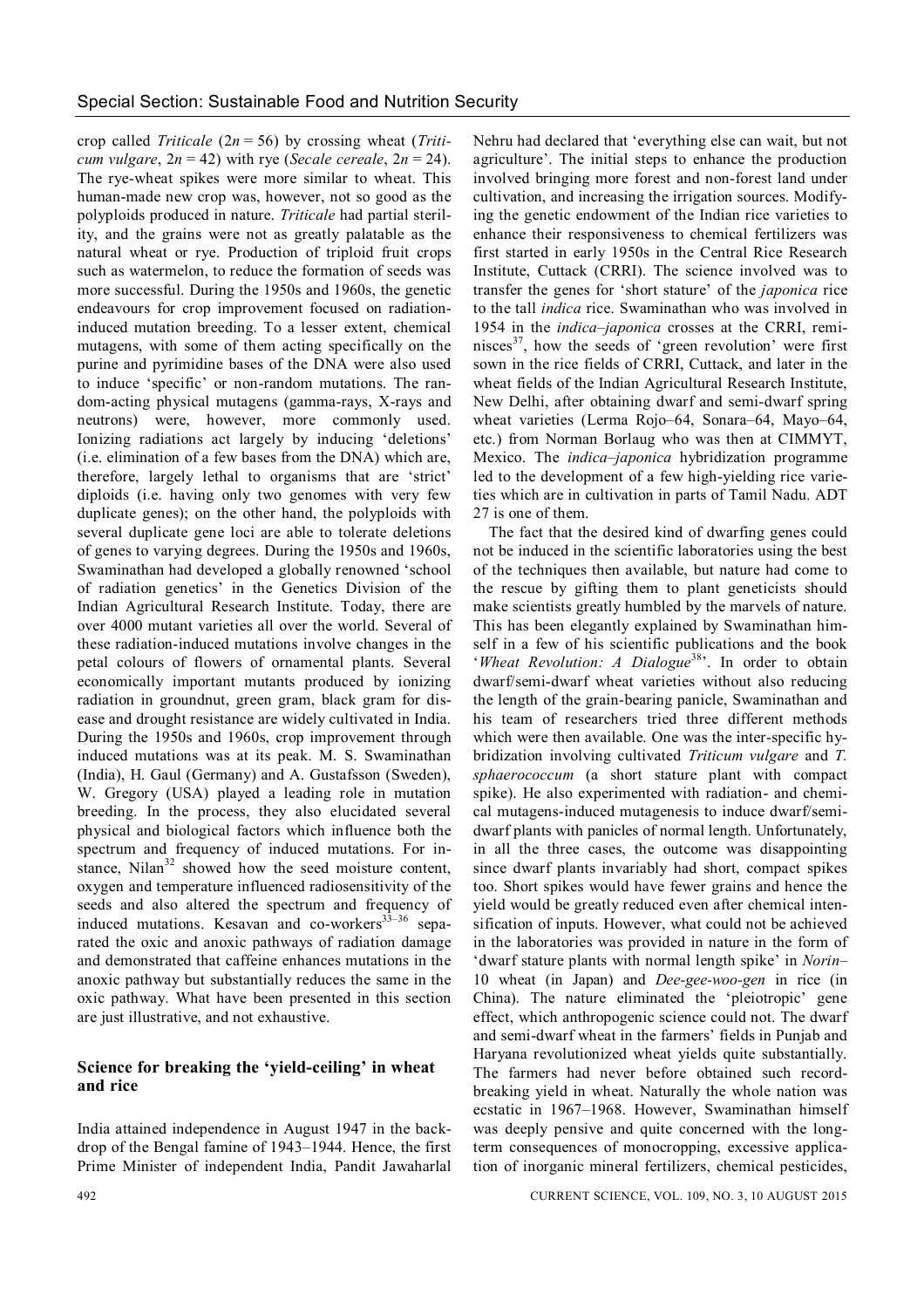flooding the soil with groundwater in the name of irrigation etc. In this regard, the relevant part of his Presidential Address<sup>7</sup> to the Agricultural Section of the 55th Session of the Indian Science Congress held in January 1968, in Varanasi, India is reproduced below:

'Exploitive agriculture offers great possibilities if carried out in a scientific way, but poses great dangers if carried out with only an immediate profit motive. The emerging exploitive farming community in India should become aware of this. Intensive cultivation of land without conservation of soil fertility and soil structure would lead, ultimately, to the springing up of deserts. Irrigation without arrangements for drainage would result in soils getting alkaline or saline. Indiscriminate use of pesticides, fungicides, and herbicides could cause adverse changes in biological balance as well as lead to an increase in the incidence of cancer and other diseases, through the toxic residues present in the grains or other edible parts. Unscientific tapping of underground water will lead to the rapid exhaustion of this wonderful capital resource left to us through ages of natural farming. The rapid replacement of numerous locally adapted varieties with one or two high-yielding strains in large contiguous areas would result in the spread of serious diseases capable of wiping out entire crops. Therefore, the initiation of exploitive agriculture without a proper understanding of the various consequences of each one of the changes introduced into traditional agriculture, and without first building up a proper scientific and training base to sustain it, may only lead us, in the long run, into an era of agricultural disaster rather than one of agricultural prosperity.'

Within about two decades all that he had foreseen and forewarned had unfortunately come true. Benefits of dramatic increase in productivity (i.e. kg/hectare) were marred by salinization of soil, precipitous fall in water table, depletion of agro-biodiversity especially of the locally adapted famous Punjab varieties of wheat, excessive pesticide use leading to increased incidence of cancers among the members of the farming families etc. On the social dimension, the paradox of 'mountains of grain on one hand, and millions of hungry people on the other' prevailed. In other words, the Green Revolution (exploitative agriculture) which established food security at the national level failed to ensure food security at the individual household level. What this meant was that it did not enhance the resource base in the rural areas to develop on-farm and non-farm livelihoods. Worse of all, the Green Revolution of the 1960s was not sustainable, and it had nothing to do with the 'green economy' in vogue today<sup>39</sup>. Dhillon *et al*.<sup>40</sup> have shown that productivity of wheat and rice has been plateuing since 1996–1997 and this trend has continued through 2007–2008. So, the Green Revolution is going the way the Haber–Bosch process, Paul Mullers's DDT, etc. did!

#### **Science for sustainable food and nutrition security**

#### *Background*

With the 'pivot' of Green Revolution beginning to prove itself as a 'hatchet' of food security, the need for a new technology (pivot) to ratchet up food security not just at the national, but indeed at the 'individual household level' had begun to engage the attention of Swaminathan<sup>11,41</sup>. 'The task ahead was to shape science for achieving productivity in perpetuity without accompanying ecological and social harm. It should also pave the pathway to green economy.' Therefore, it just cannot be the same gene-based 'commodity approach' that largely neglected concurrent attention to the physical and biological health of soils, freshwater, biodiversity, renewable energy and atmosphere as well as social and gender inclusiveness. Actually, its design needed to be based on 'systems approach'. And it should be designed in such a way that it adequately addresses both the famines of food (i.e. availability) and rural livelihoods (i.e. access to food).

The new strategy should particularly focus on natural resources conservation, reduction of 'feminization of poverty' in the rural areas, ecoagriculture, ecotechnologiesdriven ecoenterprises in the rural areas, as well as skill and knowledge empowerment of the largely unskilled and illiterate rural women and men. Taking all these and several other related parameters (e.g. climate change, environmental degradation, rural poverty, social and gender inequities), Swaminathan<sup>12–16</sup> proposed a 'systems approach'-based strategy, which he called the 'evergreen revolution'*.* As for its goal, he wrote that it was to 'achieve productivity in perpetuity without accompanying ecological and social harm'. As was elaborated later by Kesavan and Swaminathan<sup>42</sup>, degradation of ecological foundations of agriculture and mass exodus of 'environmental refugees' from rural to urban areas to eke out livelihood, feminization of poverty and anti-social activities are all inter-linked, and are also mutually reinforcing. The other consideration is the definition of sustainable development itself as proposed by Gro Harlem Brundtland in the report entitled 'Our Common Future<sup>43</sup>'. The report provided a broad definition of sustainable development: '… development that meets the needs of the present without compromising the ability of future generations, to meet their own needs. It is clear then that sustainable development that takes into account the impact of human activities on the environment and minimizes environmental damage is the key to poverty reduction, ecological security and mitigation and management of weather- and water-related extreme natural disasters.' It is with this clear perception that Swaminathan<sup>14,44</sup> made a plea for transforming Green Revolution into evergreen revolution with these words: 'What nations with small farms and resource-poor farmers need is enhancement of productivity in perpetuity without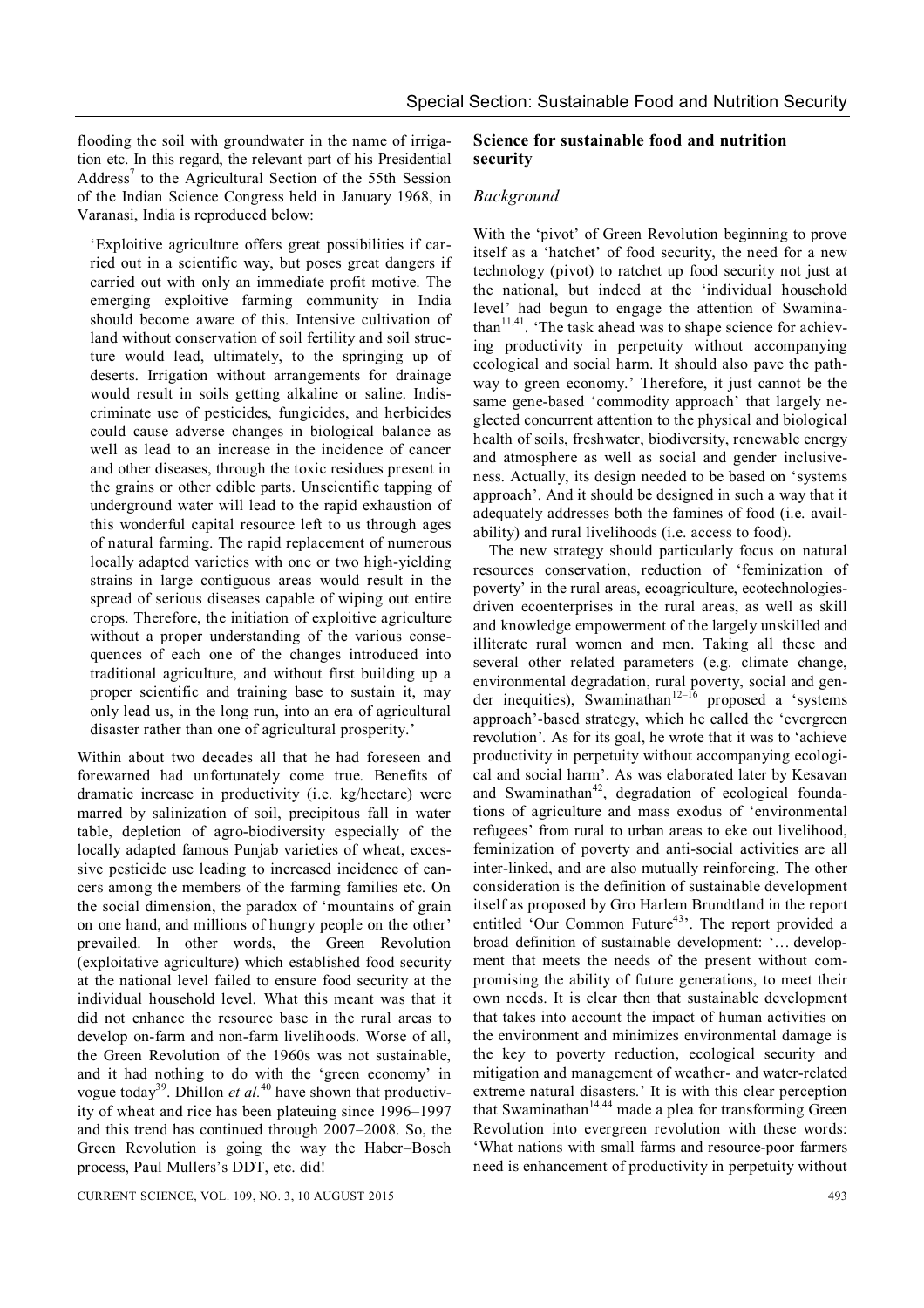associated ecological or social harm. The Green Revolution should become an evergreen revolution rooted in principles of ecology, economics and gender and social equity.'

The evergreen revolution is directly relevant to the 'goal of achieving green economy within the context of sustainable development and poverty eradication<sup>45</sup>, the major outcome of the United Nations Conference on Sustainable Development (UNCSD), RIO+20 held in Rio de Janeiro, Brazil in June 2012. The emphasis in 2012, 20 years after RIO 92, reveals that the convergence between environmental improvement and economic and social progress has been specially unsatisfactory and that achieving sustainable future will only be possible if the environmental and social pillars of sustainable development are given equal footing within the economic one.

Considering all these, Wilson<sup>46</sup>, a Harvard University biologist of rare distinction in his epoch-making book, *The Future of Life*, comes to the conclusion that the evergreen revolution is the best available option to feed the burgeoning human populations and also save the rest of living beings. He wrote: 'The problem before us is how to feed billions of new mouths over the next several decades and save the rest of life at the same time, without being trapped in a Faustian bargain that threatens freedom and security. No one knows the exact solution to this dilemma. Most scientists and economists who have studied both sides of it agree that benefits must outweigh the risks. The benefits must come from evergreen revolution.'

#### *Components of the evergreen revolution*

In as much as the evergreen revolution addresses both the production of food and also rural livelihoods in an eco-friendly manner. Kesavan and Swaminathan<sup>47</sup> have described how it has a wide eco-agricultural domain, biovillages for sustainable management of natural resources and on-farm and non-farm livelihoods and VKCs with internet and mobile phone accessories for knowledge empowerment. The biovillages also impart skill empowerment to the unskilled rural women and men to be able to manage ecotechnologies-driven on-farm and non-farm livelihood for income generation and poverty reduction. Details of these are already published by Kesavan and Swaminathan<sup> $42,47,48$ </sup> and are not repeated here.

Kesavan and Swaminathan<sup>49</sup> have described six different evergreen (agro-ecological) types of ecoagriculture. They make a distinction between the purest form of 'organic agriculture' which involves cultivation *without* any use of chemical inputs such as mineral fertilizers and chemical pesticides and the 'Green agriculture' which involves cultivation with the help of integrated pest management, integrated nutrient supply and integrated natural

resources management systems. Ecoagricutlure is based on conservation of soil, freshwater and biodiversity and the application of traditional knowledge and ecological prudence. The effective microorganisms (EM) agriculture is a system of farming using effective microorganisms. The 'white agriculture' is a system of agriculture based on substantial use of microorganisms, particularly fungi. The so-called 'one-straw revolution' is a system of natural farming without ploughing, chemical fertilizers, weeding and chemical pesticides and herbicides.

When Kesavan and Swaminathan<sup>42</sup> wrote the paper 'strategies and models for agricultural sustainability in developing Asian countries', they thought that *Bt*transgenic crops are safe to human health, and environment and that pests would not develop resistance within a very few years and therefore, they suggested that the *Bt* crops could be included in the 'organic agriculture'. However, it is now known more decisively that *Bt*-toxin is *not* specific to alkaline gut, and that the target pest (e.g. *Helicoverpa* sp.) develops resistance under 'selection pressure' much sooner than expected. The papers of Vazquez-Padron *et al.*<sup>50</sup> and Broderick *et al.*<sup>51</sup> dismiss the notion that Cry proteins of *B. thuringiensis* cause lethal effects only in the alkaline gut of Lepidopteran and a few other orders of insect pests. The more recent understanding is that Cry proteins bind to surface proteins of mouse small intestine and permealizes the gut epithelium which then becomes susceptible to commensal bacterial to cause septicemia and death. There are also reports $52-54$  that root exudates into the soil from the *Bt* cotton plants exert adverse effects on the beneficial soil microorganisms, earthworms, etc. Kranthi et al.<sup>54</sup> have shown that longterm exposure to *Bt*-transgenic crops would lead to development of resistance to Cry proteins due to continuous selection pressure. Considering these, field-evolved resistance to Cry toxins in the pests has been studied both for occurrence and the mechanisms involved $55,56$ . The results of these studies raise serious doubts about the usefulness of *Bt*-transgenics in sustainable agriculture. Hence altering their view<sup>42</sup>. Kesavan and Swaminathan would now endorse the decision of the International Federation of Organic Agriculture Movement (IFOAM) to ban the genetically engineered *Bt* and Ht transgenic crops from organic and any other form of agro-ecological farming systems. The goal is to keep the agro-ecological systems of evergreen revolution sustainable over long period of time.

There can be really no evergreen revolution without useful gene pools locked up in landraces, indigenous varieties and related species of the cultivated crop plants. Swaminathan's role as a crusader of conservation and sustainable use of biodiversity is evident from his writings and actions over a long period of time. In his Presidential Address titled 'Genetic Conservation: Microbes to Man' at the XV International Congress of Genetics held at New Delhi in December 1983, he pleaded for international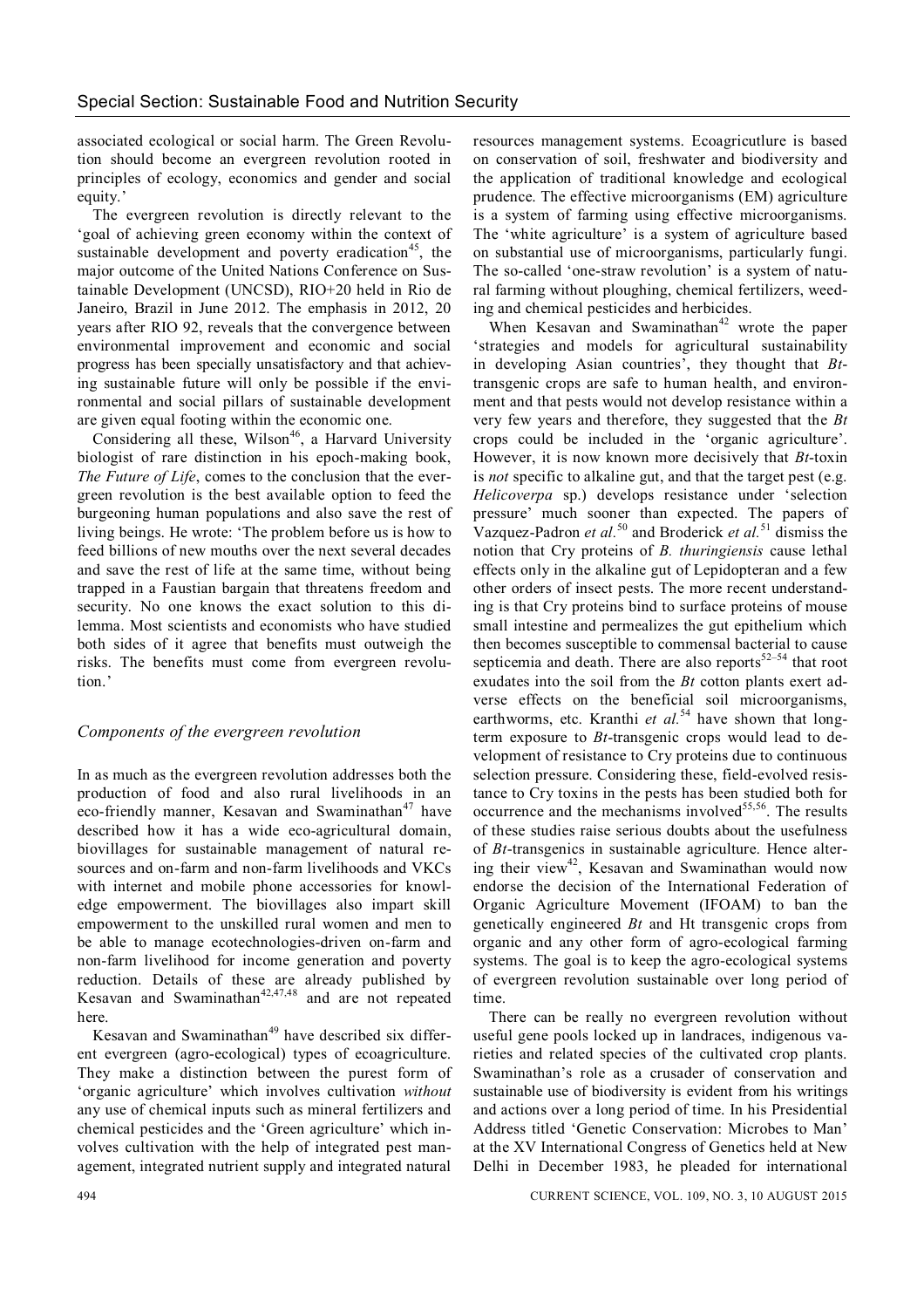efforts involving the *ex situ* preservation of germ plasm by cryogenic gene banks and *in situ* on-farm conservation.

During 1981–1985, as Independent Chairman of the FAO Council, Rome, he played a significant role in getting a Commission on Plant Genetic Resources for Food and Agriculture (PGRFA) and promoting an International understanding that Plant Genetic Resources for Food and Agriculture are a common heritage of humankind. A more ideal approach than cryogenic preservation is the *in-situ* on-farm conservation. In this regard, Swaminathan, through the programmes of activities of the Swaminathan Research Foundation (MSSRF) has established field stations at Kolli Hills (Tamil Nadu), Kalpetta (Kerala) and Koraput (Odisha) to revitalize the conservation traditions of tribal women and also generate economic benefits to them. His elegant idea of conservation, cultivation, consumption and commercialization (4 'Cs') greatly helps in reconciling conservation and development in the farming activities.

The roles of ecotechnologies in the 'biovillage' paradigm for natural resources management and creation of on-farm and non-farm livelihoods with market linkages for income generation and poverty alleviation are described in detail in a paper written in the context of managing extreme natural disasters in coastal areas<sup>48</sup>. Today skills and knowledge constitute the power/strength needed to extricate the rural women and men caught in a web of abject poverty, deprivation and debt-trap. The biovillage (bios = living) harnesses ecotechnologies both for sustainable management of natural resources and enabling self-help groups (SHGs) to manage successfully ecoenterprises such as the production of mud crabs, oyster mushroom, vermicompost, *Trichogramma* egg parasitoid, paper and board from agricultural waste, etc. Biogas production from dung of farm animals provides energy to cook and at the same time neutralizes methane, a potent GHG. As technologies developed based on modern science are invariably double-edged (i.e. they can result in benefit or harm), the MSSRF developed what are called the 'ecotechnologies' by blending frontier science and technologies with traditional knowledge and ecological prudence of the indigenous people, largely tribal women. Because of such blending, the ecotechnologies acquire a pro-nature, pro-poor, pro-women and pro-livelihood orientation. The rural women and men are given training and assisted to build capacity so that they could adopt one of several of the ecotechnologies-based marketdriven on-farm and non-farm ecoenterprises. The training is imparted by a pedagogic method of 'learning by doing'. Swaminathan<sup>11</sup> who had thought of this method of training about five decades ago coined the term 'techniracy' to describe it.

As early as 1992–1993, Swaminathan<sup>57</sup> started harnessing the then newly emerged modern information and communication technology (ICT) for providing locale-

and time-specific information on a variety of issues required by the rural farming, fishing and landless labour families. As he set up the first few ICT-based VKCs, in a few villages in Puducherry, it became obvious that, especially in the absence of an efficient and timely agricultural extension service, that VKCs could provide localeand time-specific information on a wide variety of issues and problems faced by the rural people. There are several case studies documented by the ICT staff of the MSSRF on the provision of demand-driven, locale-specific information to the farming, fishing and other rural families which eliminated or greatly reduced the distress and loss of property whether crops on the field or cows and farm animals to supplement income. Broadly, the information demanded by the rural communities and provided in locale-specific manner pertain to weather, crop and animal husbandry, integrated pest management, market prices for local produce, education, hospitals for diagnosis and treatment, transport and other wide-ranging dayto-day problems. Of late, mobile applications have further improved access to women and men in the remote villages, and guiding fishers on their location in international waters or fore-warning them about extreme weather events such as cyclones, etc.

It is emphasized that the unparallel success of the VKCs set up by the MSSRF is not only because of their time- and locale-specific, value-added, demand-driven information content, but also the basic principles of these being user-controlled and user-managed with strong social and gender equities. In fact, the VKCs, like the biovillages, involve a 'bottom-up' and 'participatory' mode of settingup and management. In order to strengthen the sense of social contract of science, Swaminathan<sup>14,15</sup> had ensured that VKCs establish Lab to Lab, Lab to Land, Land to Lab and Land to Land linkages. An intangible but unmistakable result is that internet and computer literacy made available to young rural women has largely eliminated the shyness and servile attitude, and instead, has empowered them to participate in all the decision-making processes, and make their points of views discussed for appropriate decision and implementation. Swamina- $\tanh^{-15,16}$  had discussed these in detail. What is novel is that ICT-based VKCs and ecotechnologies-based biovillages are shaping the lives of youth, particularly young rural women. Awe-inspired, one can say that Swaminathan shapes science for rural ecotechnologies and these in turn shape the rural women to face the globalized world with dignity, determination, courage and sensible strategies. Science-based social and gender rejuvenation, conservation of natural resources and their sustainable use as developed and put in place by Swaminathan<sup>12-15,18,44,58</sup> at MSSRF form the strong foundation of sustainable rural development in India and other developing countries. The VKCs have become a movement of the rural women and men and hopefully almost all the 638,000 villages of India would become VKCs before the end of this decade.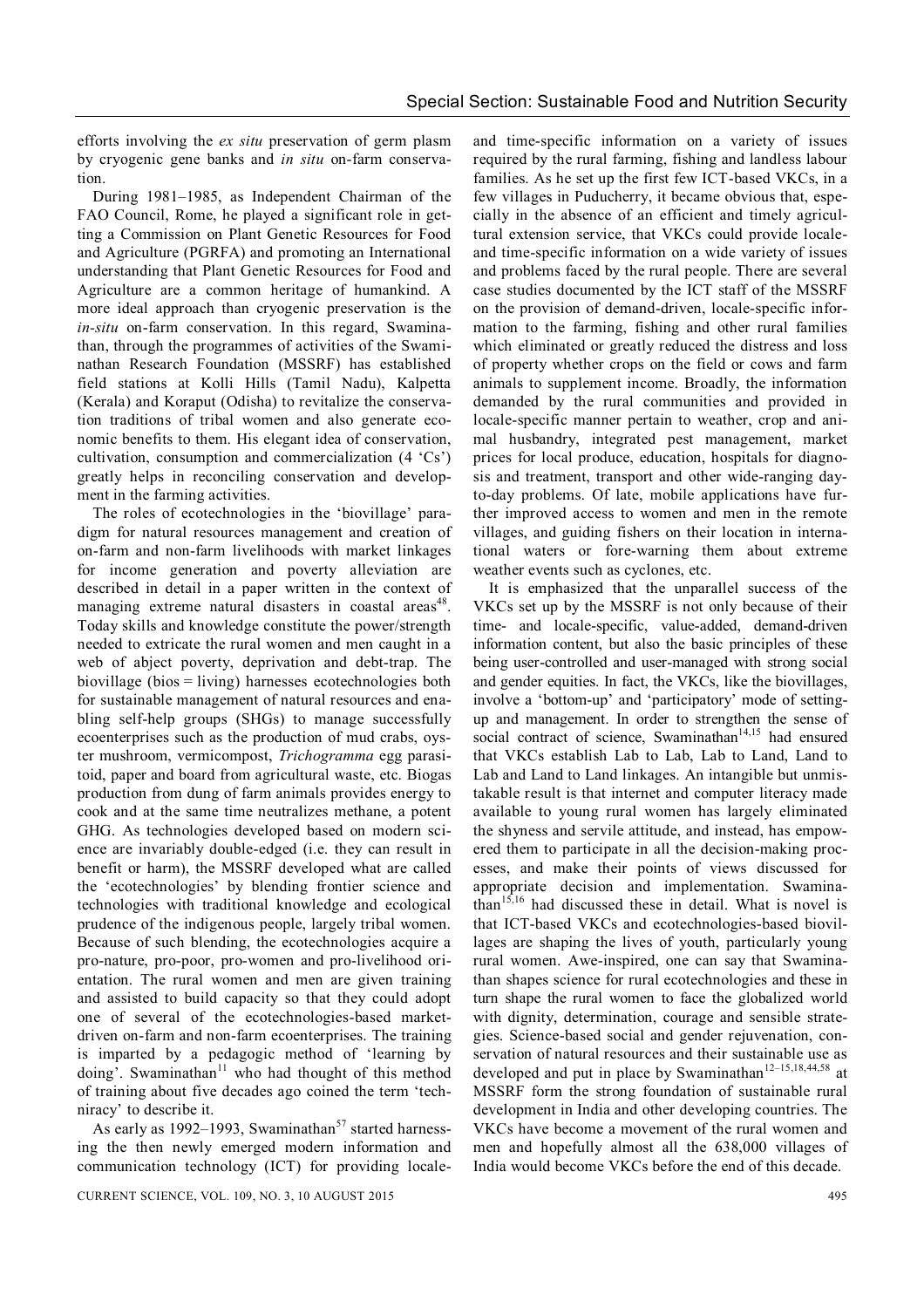#### **Shaping science for sustainable food and nutrition security**

The lessons learnt from the exploitative Green Revolution reveal, among other things, that huge stocks of food materials either locally produced, or imported or dumped do not ensure food security and elimination of hunger of individuals in hundreds of millions of rural households. Such huge quantities of food material could even be let to rot, but not wipe out the pangs of hunger and tears of millions of hungry children and women. They all need to *access* food and for that they need money, which is a function of rural livelihoods. Lack of livelihoods and hence, the lack of purchasing power keep them hungry. Science and technology of ecoagriculture and ecotechnologies-based on-farm and non-farm ecoenterprises with market linkages within the framework of the evergreen revolution has greatly enhanced both the *availability* and *access* to food. There is progress in reducing the number of hungry people in the rural areas. There is, however, still the question of high birth rates (far in excess of the 'carrying capacity' of the region) which unfortunately offsets the gains. In addition, there are the problems of social discrimination and gender inequities. Thus, food security and hunger alleviation at the individual household level require to go beyond the domain of natural sciences and adopt the principles, tools and techniques of social sciences. That is why Swaminathan delves ever so often into social sciences to develop appropriate strategies to achieve the goals of rural poverty reduction, and enhanced food security. What Swaminathan<sup>11-16,18,58</sup> has been emphasizing over the years has now emerged as '*Nature*' editorial<sup>59</sup> under the title. 'Time for the social sciences'. The editorial makes at least two important observations; one is that social, economic and/or cultural factors need to be included in the framing of the questions for research and development (R&D), and other is 'inclusivity' which in the context of the activities of the MSSRF mean 'participatory' and 'bottom-up' approaches. The affectionate philosophy of Swaminathan is that technology should be in harmony with ecology and applied science should include relevant elements of social sciences and gender concerns. In fact, conservation of biodiversity in general, and the agrobiodiversity in particular, is effectively managed by indigenous tribal women based on their traditional knowledge and ecological prudence rather than on esoteric or high-level sciencebased conservation models. Their methods are simple and effective because they follow how nature works. Nature works on principles of cooperation, symbiosis and common goals with differentiated pathways and strategies in response to changing seasons and mutual feed-backs, whereas the science-based anthropogenic models are based on competition, uniformity than unity in diversity with a strong undercurrent of economic prosperity than ecological integrity. That conservation of biodiversity is

absolutely essential for future food security, particularly in an era of climate change has been effectively brought out by Swaminathan in several of his publications<sup>13–16,58,60,61</sup> and illuminating lectures. Considering that global warminginduced climate change would lead to an increase in the average daily temperature, sea level rise and consequent salinization of the coastal soil and aquifers, extreme hydrometeorological events (e.g. cyclones, downpours causing floods, long spells of drought, etc.) and altered monsoon patterns, Swaminathan<sup>58,60</sup> has noted the importance of genes for salinity and drought tolerance, submergence tolerance, and higher temperature tolerance. It would be prudent to look for genes in the closely related variants (i.e. indigenous varieties, landraces, closely related subspecies, etc.) so that Mendelian breeding could be undertaken. The molecular marker-assisted selection procedures of breeding would be of great advantage.

On the social, economic and national dimensions, India ranks 55 among 76 countries on the Global Hunger Index (GHI). The GHI developed by the International Food Policy Research Institute (IFPRI) is based on three criteria, viz. (i) undernourishment which is the proportion of undernourished people as percentage of the population, (ii) child underweight, which is the proportion of children under the age of five who are underweight due to undernutrition, and (iii) child mortality which is the mortality rate of children under the age of five largely due to hunger and starvation. Of the three kinds of hunger, viz. *undernutrition* (inadequate consumption of calories), *protein hunger* (inadequate consumption of pulses, milk, eggs, meat, etc.) and *hidden hunger* (caused by deficiency of micronutrients such as iron, iodine, zinc, vitamin A, vitamin B12, vitamin D, etc.), the GHI is largely based on undernutrition. Even if the hidden hunger leads to debilitation, morbidity and then death, it could be mistaken as due to undernutrition. This is so because, as the term implies, the hidden hunger caused by microdeficiency is not readily discernible. Therefore, in several of his lectures and publications, Swaminathan<sup>15,58,62–67</sup> specifically points out the need to address the micronutrient deficiency. The UN Secretary–General, Banki-Moon launched at the Rio de Janeiro in 2012, a 'Zero Hunger Challenge' with a target date of 2025 for the elimination of hunger, malnutrition and food insecurity. The five pillars of the zero hunger challenge are: (i) 100% access to adequate food all year round; (ii) zero stunted children less than 2 years of age; (iii) 100% increase in smallholder productivity and income; (iv) all food systems to be sustainable; (v) zero loss or waste of food. Without achieving the zero hunger challenge, sustainable development is not possible. Immediately following the declaration of 'Zero Hunger Challenge', Swaminathan wrote an editorial in *Science*<sup>65</sup> on 'Combating Hunger'. In this editorial, he refers to the High Level Panel of Experts to the United Nations on World Food Security that was Chaired by him. The panel released a comprehensive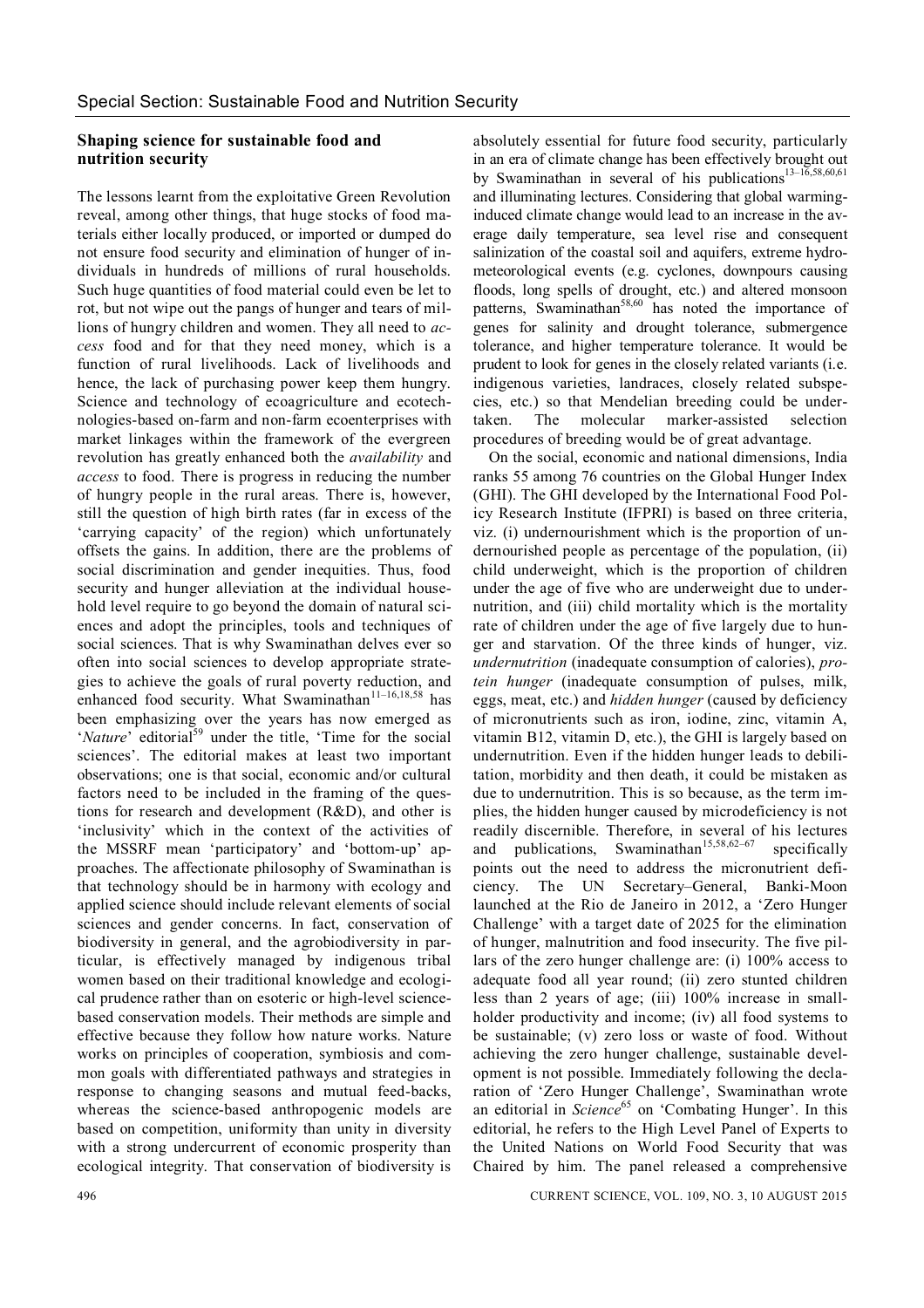report on 'Social Protection for Food Security' to combat chronic childhood hunger. It recommended the concept of 'food security floor', which recognizes that freedom from hunger is fundamental human right, defining the minimal steps (i.e. nutrition literacy, clean drinking water, sanitation and primary health care) needed for hunger elimination. Two years later, the UN designated '2014 as the International Year of Family Farming' recognizing that about 500 million family farms of varying sizes, involving over 2 billion people, play a key role in food production and food security worldwide. Writing yet another editorial in *Science*<sup>66</sup> on 'Zero hunger', Swaminathan suggested that family farming, characterized by diversified crops, can be harnessed to support nutrition-sensitive agriculture. Noting that commercial farming tends to promote market driven monoculture of food crops, which ignore nutrient needs, the family farms, both small holder as well as bigger ones can cultivate diverse crops with nutrient content specific to eliminate a deficiency. Kesavan and Swaminathan<sup>67</sup> elaborated as to how the evergreen revolution with several elements of family farming can cultivate crops identified for their specific nutrient content to provide agricultural remedies to nutritional maladies in different agro-ecological regions.

Swaminathan and his team of experts in food and nutrition security<sup>68</sup> have proposed a farming system model to leverage agriculture for nutritional outcomes, called 'farming system for nutrition (FSN)'. It is perhaps the most simple in design, yet highly effective to provide agricultural/horticultural remedies to nutritional maladies in a given agro-ecological region. In fact, it is the nutritionsensitive agriculture. Quite recently, Swaminathan<sup>62</sup> has discussed the strategies to overcome the three major forms of hunger, viz. 'under nutrition', 'protein hunger' and 'hidden hunger'. To eradicate protein hunger, he has shown the effectiveness of promoting the concept of 'Pulses Panchayats' to encourage cultivation and consumption of pulses in villages. The table 2 (horticultural remedy for nutritional malady) in his paper $62$  provides a list of horticultural plants that can provide remedy to nutritional maladies caused by nutrition deficiencies of proteins and micronutrients such as vitamin A, vitamin C, vitamin B as well as zinc, iron, iodine, etc. Further, he brings into it 'community hunger fighters' to master the science and art of leveraging agriculture for nutrition. Swaminathan $62$  also recommends that the existing kitchen gardens should be redesignated as 'nutrition garden' growing spinach, banana, cabbage, tomato, sweet potato, beetroot, carrot, lettuce, etc.

Science has shown the way to achieve food and nutrition security in hundreds of millions of small and marginal farms, many of which are ideally the smallholder family farms. Good governance and policy support are essential to translate the 'know-how' and 'do-how' into field-based realities. In addition, it is also essential to keep the human population at a level that the already

depleted resources can somehow be sustainably used. The 'ecological overshoot'<sup>69</sup> is a major threat to sustainable food and nutrition security. 'Ecological footprint' and its overshoot largely require public policy and people's cooperation. Technology has, unfortunately, no quick fix, and in fact, several of the technologies actually contribute to human overshoot of the ecological footprint. This would be evident from the way the consumer products are generated and dumped.

#### **Agricultural research in an era of climate change**

Swaminathan and Kesavan<sup>70</sup> point out that human-induced changes in climate will have both common and differentiated impacts. Hence, the climate risk management research and training centres should be established in all agro-climatic zones. Particular attention should be given to establish 'gene banks' containing genetic resources for a warming planet.

Global warming threatens food security in many ways. About 12,000 years ago, the average global surface temperature was about 10 $\degree$ C. The CO<sub>2</sub> levels in the atmosphere were much lower, but not exactly known. The best estimates suggest that it was about 200 ppm. Over a period of next 5000 years, the average global surface temperature gradually rose to an average of about  $15^{\circ}$ C, where it remained until about 100 years ago. Then the human activities, including the early acceleration of agricultural activities exerted an appreciable effect on the functioning of the Earth System via an increase in atmospheric  $CO<sub>2</sub>$  concentration, but it was still operating within the Holocene state<sup>71</sup>. With the ushering in of the industrial revolution in 1780, fossil fuel-based human activities progressed very rapidly and also intensely. The 'holocene', the relatively warming period of about 10–11 millennia should have ended and the next glaciation period ought to have started; but that certainly is *not* the case. In fact, the global warming has been speeding up. Visualizing that this situation is novel in its speed, its global scale, and its threat to the resilience of the Earth System, the Nobel Laureate Paul Crutzen coined the term 'Anthropocene'<sup>1</sup> to the present, in many ways human-dominated geological epoch, supplementing the 'Holocene'. Steffen *et al.* <sup>71</sup> go further to note that Earth has left Holocene, and has entered a new geological epoch 'Anthropocene' that risks driving the Earth System onto a trajectory toward more hostile states beyond redemption. Zalasiewicz et al.<sup>72</sup> discuss how the humanity itself has become a global geophysical force, equal to some of the 'great forces of Nature' in terms of Earth System functioning. If so, can science be shaped to counter the 'anthropocene', and let the Earth re-enter its natural cycle, i.e. glacier period? The answer is that it is difficult, but human ingenuity can, provided the humans forget their differences and unite as one species to save the planet Earth and humanity.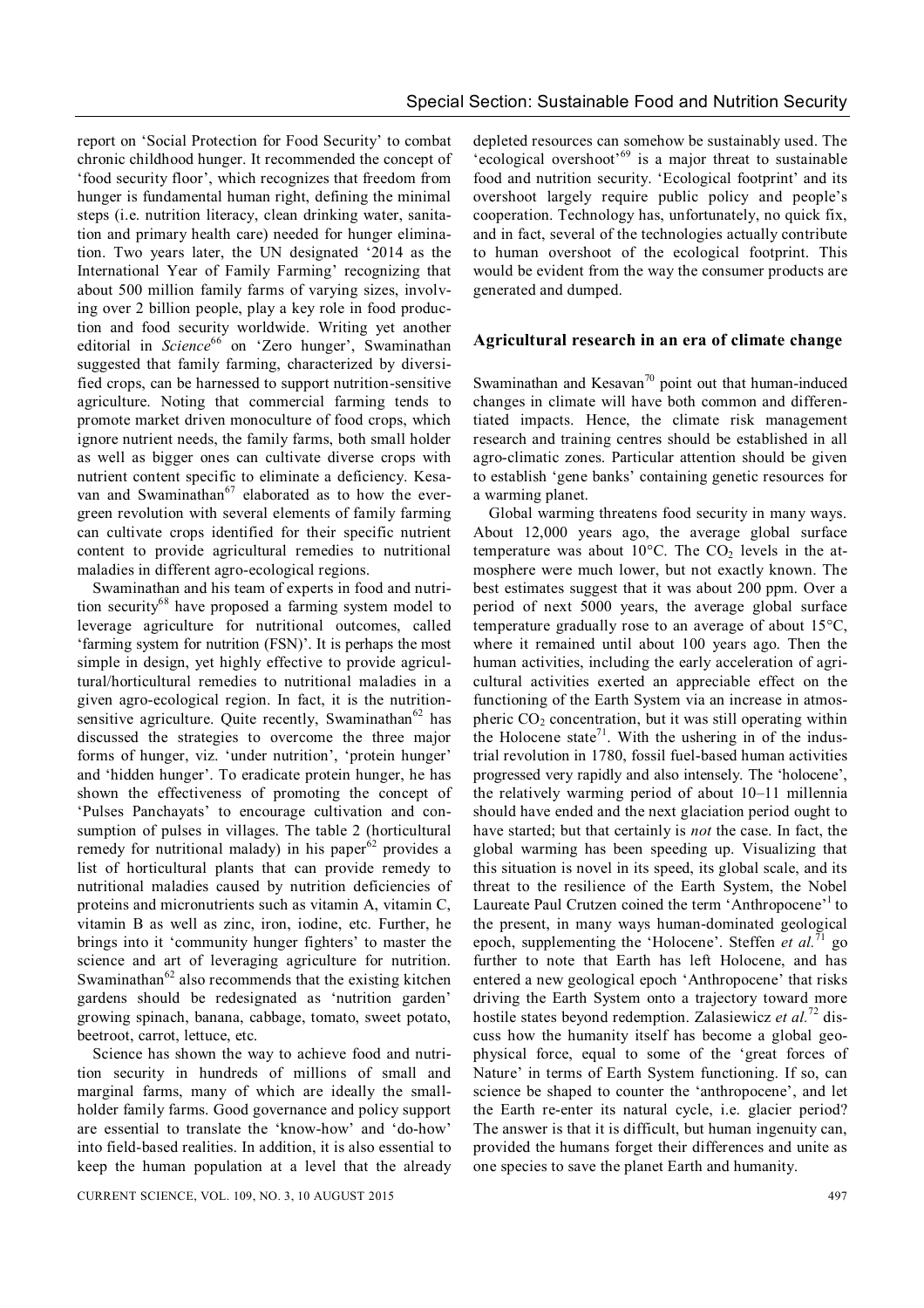While the aforementioned impress the gravity of global warming-induced climate change, Swaminathan and Kesavan<sup>70</sup> sum up the detrimental consequences of global warming which are multidimensional and interrelated as follows:

- Unpredictable deviations in monsoon behaviour.
- Freshwater scarcity and higher evapotranspiration.
- Receding glaciers and drying up of perennial rivers like Ganges, Yamuna, Brahmaputra, etc.
- More frequent incidence of extreme hydro-meteorological events (cyclones, hurricanes, typhoons, floods and droughts, etc.) with increased destructive potential.
- Emergence of widely different pests causing severe damage to crops, infectious diseases, epidemics, etc.

Indian agriculture normally referred to as a 'gamble with monsoon' would become even more weather behaviour vulnerable.

Vulnerability of agriculture has ecological and physiological dimensions. The ecological effects include those on soil, freshwater and biodiversity. The arid and semiarid areas of the tropics in Africa and South Asia and in the Mediterranean climate of West Asia and North Africa will be extremely vulnerable. Some of the adverse effects which need scientific checkmating<sup>70</sup> are the following:

- Loss of soil organic matter; small farms must manage soil nutrients by using farm yard manure, ploughing in stem-nodulating *Sesbania rostrata*, biofertilizers, etc. Agro-forestry systems involving fertilizer tree such as *Feidherbia albida* will also help.
- Higher air temperatures are likely to accelerate the natural decomposition of organic matter, which is beneficial.
- Rainwater harvesting, storage and sustainable use.
- Favourable conditions for the proliferation of insect pests and vector-borne diseases. Models on plant diseases indicate that climate change could alter stages and rates of development of certain pathogens, modify host resistance, and result in changes in the physiology of host–pathogen interactions.
- There are several reports that increased  $CO<sub>2</sub>$  concentration in the atmosphere increases photosynthetic efficiency, and biomass of crop plants, forest trees and other plant species $^{73-75}$ , important crop plants such as rice<sup>76</sup>, wheat<sup>77</sup>, sorghum<sup>78</sup> and cotton<sup>79</sup>. As of now, the  $C_3$  plants such as wheat, barley, rice and potatoes are known to respond positively to  $CO<sub>2</sub>$  enrichment. However, as has been pointed out by Sinha and Swaminathan<sup>80</sup>, the rise in temperature would nullify the benefit of higher  $CO<sub>2</sub>$  concentration. In wheat, there is an adverse impact on yield when the mean temperatures rise by 1 to  $2^{\circ}$ C. For each  $0.5^{\circ}$ C increase in temperature, there would be a reduction of crop duration of seven days, which in turn would reduce yield by 0.45 tonnes per hectare. Swaminathan and Kesavan<sup>70</sup>

observe that for India as a whole, rice may become even more important than now in the national food security system since rice unlike wheat can give high yields under a wider range of growing conditions. For example, rice grows under below sea level conditions in Kuttanad in Kerala, as well as in high altitude regions in the Himalayas. The amplitude of adaptation is high in rice. Further, water-requirement of paddy is known to be greatly reduced through system of rice intensification (SRI).

The science of crop management to reduce the adverse impact of climate change needs to be more vigorously pursued. However, the role of community management of climate change has been appropriately emphasized by Swaminathan<sup>15,18,41,58</sup>. The VKCs of MSSRF are providing weather and crop-related data to the rural communities. Swaminathan, in a series of above said publications and several popular writings in media like *The Hindu* has pleaded for training and capacity building for one woman and one man in every village, for tackling climate riskrelated events. The women and men so trained are called the Community Climate Risk Managers. Such managers will be familiar with the art and science of managing climate risks like drought, flood, sea level rise, higher temperature, etc. The climate risk managers are trained to manage good weather code, drought code, flood code, etc. The good weather code involves maximizing the benefits of good harvest because of a good monsoon, adequate soil moisture, etc. The drought code includes necessary strategies to minimize the adverse impact of drought and a flood code to prevent excessive distress and damage and to promote a post-flood production plan. The drought code also involves cultivation of low water requiring, but high value crops like pulses and oilseeds. Swaminathan<sup>18</sup> prescribes the following for climate resilient management of agriculture in India:

- (a) Conservation farming and climate resilient agriculture in Punjab, Haryana and Western UP in order to defend the gains already made through Green Revolution.
- (b) Bridging the gap between potential and actual yields in Eastern India through integrated packages of technology, services and public policies.
- (c) Launching a pulses and oilseeds revolution in rainfed areas through organization of pulses and oilseeds villages.
- (d) Launching a post-harvest technology and valueaddition revolution through ending the prevailing mismatch between production and post-harvest technologies and by promoting agro-processing and agribusiness.
- (e) Bringing about a management revolution leading to equipping small and marginal farmers with the power and economy of scale.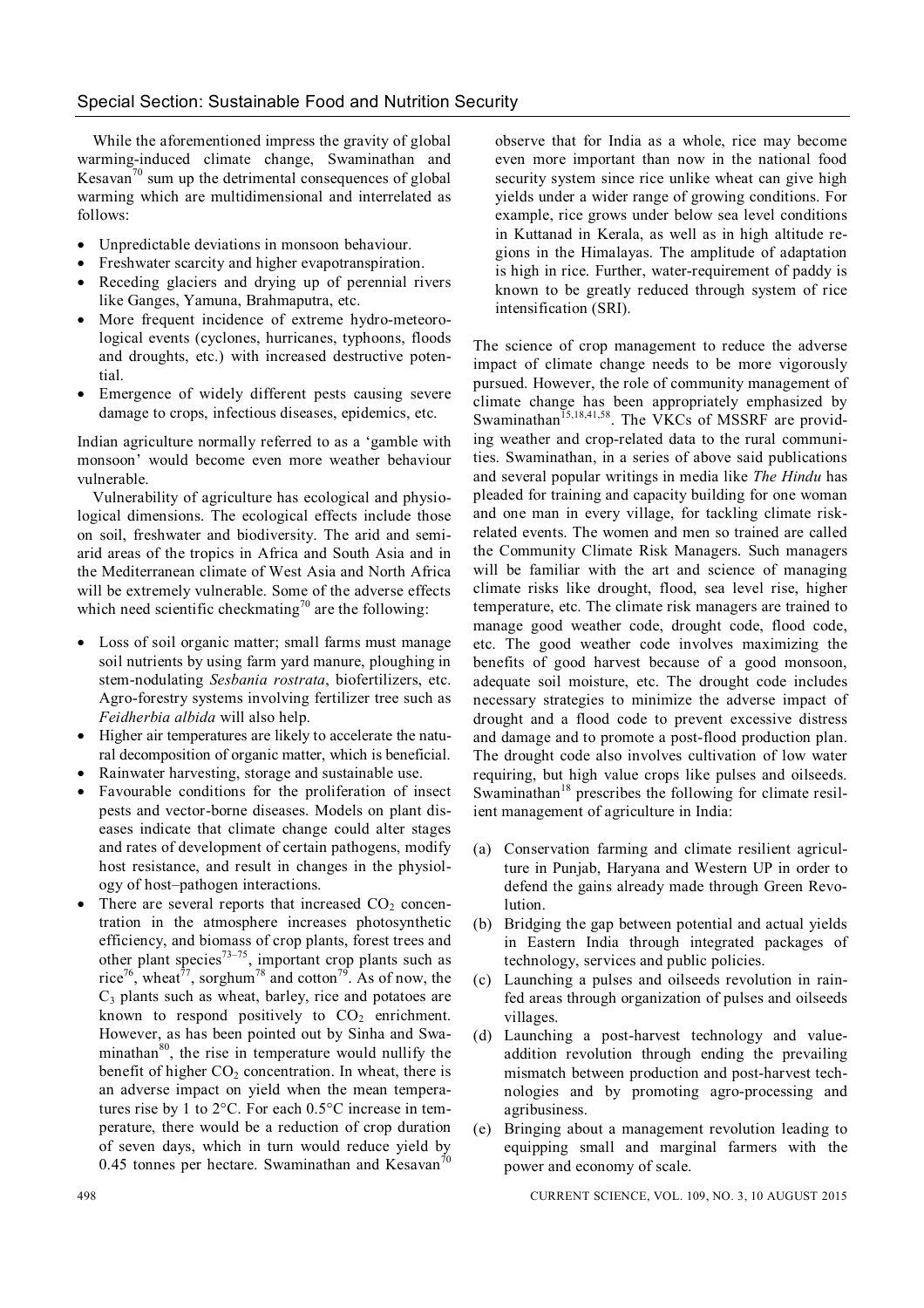While these are all management issues to achieve climate resilient agriculture, the conservation of biodiversity is the most fundamental key to development of varieties and breeds that can tolerate climate change risks. The suggestion of Swaminathan $^{61}$  in 1983, for a permafrost facility to preserve germ plasm was realized in 2008 in the form of 'Svalbard Global Seed Vault' set up by the Norwegian Government, but managed jointly by the Norwegian Ministry of Agriculture, the Global Crop Diversity Trust and the Nordic Genetic Resource Centre. Located in the village of Longyearbyen on Svalbard island located at 78° north in Arctic circle, space has been created to store sample seeds of 4.5 million varieties. The vaults have a natural temperature of  $-4^{\circ}$ C round the year, which has been further lowered to  $-18^{\circ}$ C, the optimal temperature for long-term seed viability. The Svalbard *ex-situ* preservation of millions of cultivars is indeed Noah's ark to serve as safety net for food security in the era of global warming and climate change. Swaminathan<sup>81</sup> brings out the importance of gene banks for future food security of a warming planet.

#### **Concluding remarks**

Had there been no advances in science and science-based technologies, Malthus would have been proved right a long time ago. Yet, the fact remains that science and technology can do no wonder without natural resources which are finite and are undergoing depletion and degradation rapidly. Inter-generational inequities for natural resources would put the future generations at a great disadvantage to find resources for their own development. Some of the technologies which more than century ago helped in developing agricultural inputs to achieve dramatic yields have now become the very cause (hatchet) of environmental degradation, depletion of biodiversity, impairment of ecosystems services, etc. All these should open our eyes to appreciate that transformation of the Green Revolution (i.e. exploitative agriculture) into an 'evergreen revolution' that pays concurrent attention to the integrity of the ecological foundations of sustainable agriculture, social and gender equities, should not be delayed any further. It would be appropriate to conclude this paper by referring to Swaminathan's book<sup>82</sup>,  $In$ *Search of Biohappiness – Biodiversity and Food, Health and Livelihood Security*. Among the other things, he refers to Conservation, Cultivation, Consumption and Commerce (the 4 Cs) together constituting the pathway to biohappiness. Science has a major role to play, but not without close interaction with social sciences.

1. Crutzen, P. J., Geology of mankind. *Nature*, 2002, **415**, 23.

- 3. De Fries, R., *The Big Ratchet: How Humanity Thrives in the Face of Natural Crisis*. *A Biography of an Ingenious Species*, Basic Books, New York, 2014, p. 273.
- 4. Pal, B. P., Foreword to the book, *A History of Agriculture in India*, M.S. Randhawa, Indian Council of Agricultural Research, New Delhi, 1980, vol. I, p. 541.
- 5. *Environment and Development Challenges – The Imperative to Act* **–** The Blue Planet Prize Laureates (ed. Robert Watson), University of Tokyo Press, 2014, p. 284.
- 6. Carson, R., *Silent Spring*, Houghton Mifflin Co, New York, 1962, p. 368.
- 7. Swaminathan, M. S., The age of Algeny, genetic destruction of yield barriers and agricultural transformation. Presidential Address, Agricultural Sciences Section, 55th Session of the Indian Science Congress, Varanasi, India, January 1968, pp. 236– 248
- 8. Schweitzer, A., Man has lost the capacity to foresee and to forestall, he will end by destroying the world. *J. Epidemiol. Community Health*, 2003, **57**(5), 314; doi:10.1136/jech.57.5.314-a.
- 9. Seralini, G. E. *et al.*, Republished study: long-term toxicity of a roundup herbicide and a roundup–tolerant genetically modified maize. *Environ. Sci. Europe*, 2014, **26**, 1–17; doi: 10.1186/ s12302-014-0014-5.
- 10. Koller, V. J., Furhacker, M., Nersesyan, A., Misik, M., Eisenbauer, M. and Knasmueller, S., Cytotoxic and DNA-damaging properties of glyphosate and roundup in human-derived buccal epithelial cells*. Arch. Toxicol*., 2012, **86**(5), 805–813.
- 11. Swaminathan, M. S., Agricultural evolution, productive employment and rural prosperity, The Princess Leelavathi Memorial Lecture, University of Mysore, 1972, p. 35.
- 12. Swaminathan, M. S., *Sustainable Agriculture: Towards Food Security*, Konark Publishers Private Ltd, Delhi, 1996, p. 259; ISBN 81-220-0448-2.
- 13. Swaminathan, M. S., *Sustainable Agriculture: Towards an Evergreen Revolution*, Konark Publishers Private Ltd, Delhi, 1996, p. 219; ISBN 81-220-0449-0.
- 14. Swaminathan, M. S., *A Century of Hope: Towards an Era of Harmony with Nature and Freedom from Hunger*, Eastwest Books (Madras) Pvt Ltd, Chennai, India, 1999, p. 154.
- 15. Swaminathan, M. S., *From Rio de Janeiro to Johannesburg: Action Today and not Just Promises for Tomorrow*, Eastwest Books (Madras) Pvt Ltd, Chennai, 2002, p. 224.
- 16. Swaminathan, M. S., Food security and sustainable development. *Curr. Sci*., 2001, **81**, 948–954.
- 17. *Roman Farm Management: the Treatises of Cato and Varro*, By Cato M. Porcius, 234–149 BC, Varro Marcus Terentius, Rerum rusticarum libritres: Harrison, Fairfax, 1869–1938, The MacMillan Company, New York, 1913, pp. 392, Book contributor Cornell University Library.
- 18. Swaminathan, M. S. (ed.), *From Green to Evergreen Revolution: Indian Agriculture: Performance and Challenges*, Academic Foundation, Delhi, 2010, p. 410.
- 19. Rockstrom, J. *et al.*, A safe operating space for humanity. *Nature*, 2009, **461**, 472–475.
- 20. Muller, P. H. cited in 2006 *Encycl. Br.*; http://www.brittanica. com/eb/article-9054225
- 21. Bridges, C. B., Non-disjunction as proof of the chromosome theory of heredity. *Genetics*, 1916, **1**, 1–52; 107–163.
- 22. Swaminathan, M. S., Einige Verfahren fur die Verwendung Wilder *Solanum –* Arten zu Zuchtzecken. *Zuchter*, 1950, **20**, 358–360.
- 23. Swaminathan, M. S., Notes on induced polyploids in tuber-bearing solanum species and their crossability with *S. tuberosum*. *Am. Potato J*., 1951, **28**(1), 472–489.
- 24. Swaminathan, M. S., Polyploidy and plant breeding. *New Biol.*, 1952, **13**, 31–48.
- 25. Swaminathan, M. S., Studies on the inter-relationships between taxonomic series in the section *Tuberarium*, genus *Solanum*

<sup>2.</sup> Goodall, J., *The Chimpanzees of Gombe: Patterns of Behavior*, 1986, Belknap Press, p. 673; http://www.goodreads.com/book/ show/822658.The\_Chimpanzees\_of\_Gombe

CURRENT SCIENCE, VOL. 109, NO. 3, 10 AUGUST 2015 499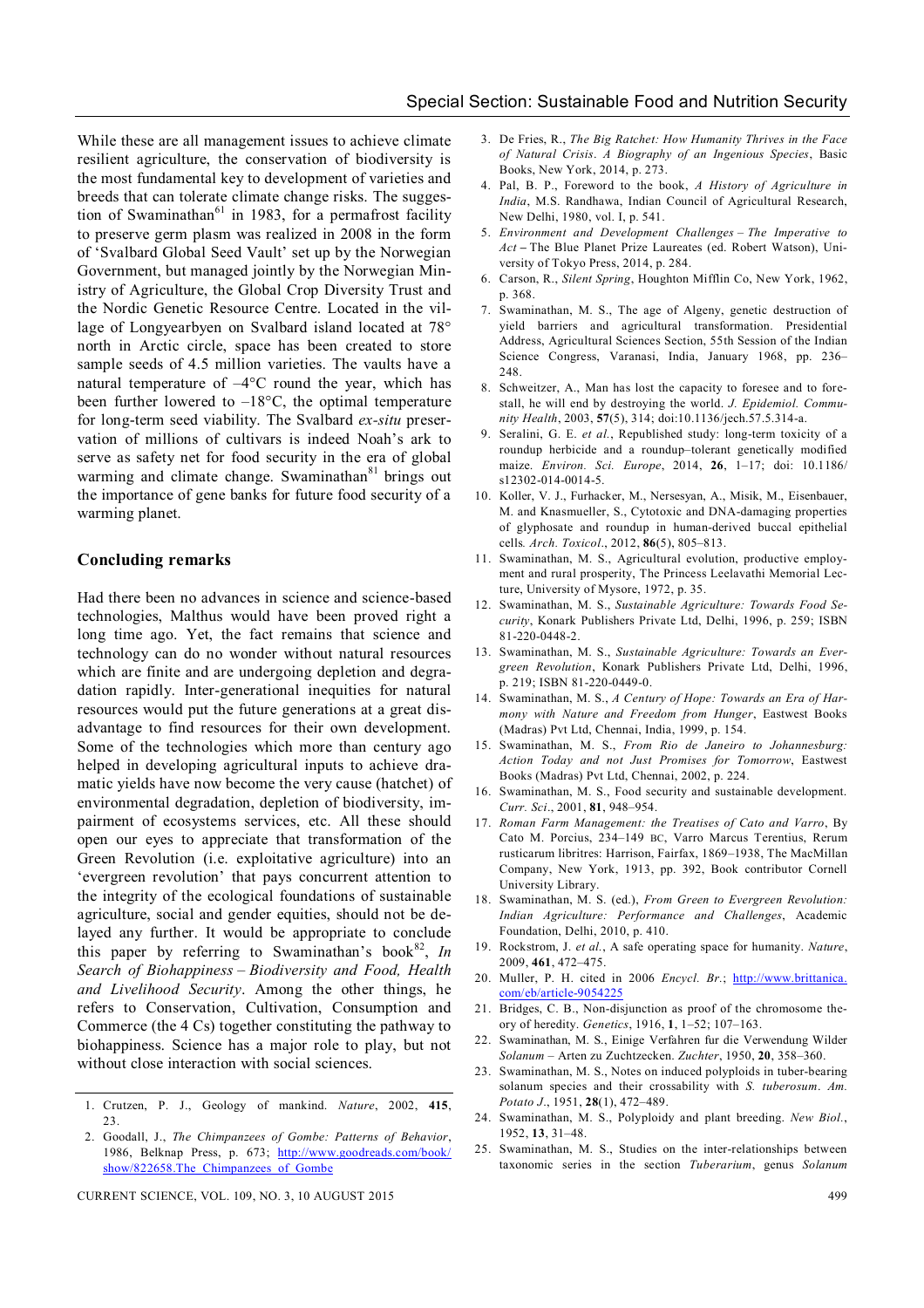*I. Commersoniana* and *Tuberosa*. *Am. Potato J*., 1953, **30**, 271– 281.

- 26. Swaminathan, M. S. and Howard, H. W., The cytology and genetics of potato (*Solanum tuberosum* L) and related species. *Bibbiogr. Genet*., 1953, **16**(1 and 2), 1–192.
- 27. Swaminathan, M. S., Nature of polyploidy in some 48 chromosome species of the genus *Solanum* section *Tuberarium. Genetics*, 1954, **39**(1), 59–76.
- 28. Swaminathan, M. S., Overcoming cross-incompatibility among some Mexican diploid species of *Solanum*. *Nature*, 1955, **176**, 887–888.
- 29. Swaminathan, M. S., Disomic and tetrasomic inheritancein a *Solanum* hybrid. *Nature*, 1956, **178**, 599–600.
- 30. Sachs, J., Foreword to the book cited in reference no. 18.
- 31. Muntzing, A., Some recent results from breeding work with ryewheat. In *Recent Plant Breeding Research* (eds Akerberg, E. and Hagberg, A.), Wiley, New York, 1963, pp. 167–178.
- 32. Nilan, R. A., Factors that govern the response of plant tissues to ionizing radiation. *Genet. Agraria*, 1960, **12**, 283–296.
- 33. Kesavan, P. C., Trasi, S. and Ahmad, A., Modification of barley seed radiosensitivity by post-treatment with caffeine I. Effect of post-irradiation heat shock and nature of hydration. *Int. J. Radiat. Biol*., 1973, **24**, 581–587.
- 34. Kesavan, P. C., Effect of caffeine and cysteine applied during post-irradiation hydration on an oxygen-independent component of damage in barley seeds. *Radiat. Bot*., 1973, **13**, 355– 359.
- 35. Kesavan, P. C. and Ahmad, A., Modification of genetic damage by post-treatment with caffeine applied during oxygenated and oxygen-free hydration in *Hordeum vulgare*. *Mutat. Res*., 1974, **23**, 337–346.
- 36. Kesavan, P. C. and Natarajan, A. T., Protection and potentiation of radiation clastogenesis by caffeine: Nature of possible initial events. *Mutat. Res.*, 1985, **143**, 61–68.
- 37. Swaminathan, M. S., Genesis and growth of the yield revolution in wheat in India: lessons from shaping our agricultural destiny. *Agric. Res*., 2013, **2**(3), 183–188; doi: 10.1007/s40003-013- 0069-3.
- 38. Swaminathan, M. S., *Wheat Revolution – A Dialogue*, MacMillan India Limited, Madras, 1993, p. 164.
- 39. Bourne Jr, J. K., The global food crisis the end of plenty. *Nat. Geogr. Mag.*, June 2009; http://ngm.nationalgeographic.com/ 2009/06/cheap-food/bourne-text 1-13
- 40. Dhillon, B. S., Kataria, P. and Dhillon, P. K., National food security vis-à-vis sustainability of agriculture in high crop productivity regions. *Curr. Sci*., 2010, **98**(1), 33–36.
- 41. Swaminathan, M. S., Indian science congress and integrated rural development. *Everyman's Sci.*, 1977, **12**(5), 123–139.
- 42. Kesavan, P. C. and Swaminathan, M. S., Strategies and models for agricultural sustainability in developing Asian countries. *Philos. Trans. R. Soc. B*, 2008, **363**, 877–891.
- 43. Brundtland, G. H., *Our Common Future*, World Commission on Environment and Development, Oxford University Press, Oxford, 1987, p. 416.
- 44. Swaminathan, M. S., An evergreen revolution. *Biologist*, 2000, **47**(2), 85–89.
- 45. Kesavan, P. C. and Swaminathan, M. S., *Evergreen Revolution in Agriculture – Pathway to Green Economy*, Westville Publishing House, New Delhi, 2012, p. 139.
- 46. Wilson, E. O., *The Future of Life*, Vintage Books, London, 2002, p. 229.
- 47. Kesavan, P. C. and Swaminathan, M. S., Future direction of Asian agriculture: sustaining productivity without ecological degradation. *ASM Sci. J.*, 2007, **1**(2), 161–168.
- 48. Kesavan, P. C. and Swaminathan, M. S., Managing extreme natural disasters in coastal areas*. Philos. Trans. R. Soc. A*, 2006, **364**, 2191–2216; doi: 10.1098/rsta.2006.1822.
- 49. Kesavan, P. C. and Swaminathan, M. S., From green revolution to evergreen revolution: pathways and terminologies (Guest Editorial). *Curr. Sci.*, 2006, **91**(2), 145–146.
- 50. Vazquez-Padron, Gonzales-Cabrerr, J., Garcia-Tovar, C., Neri-Bazan, L., Lopez-Revilla, R., Hernandez, M., Moreno-Fierro, L. and de-la Riva, G. A., *Cry1Ac* protoxin from *Bacillus thuringiensis* sp. Kurstaki HD 73 binds to surface proteins in the mouse small intestine. *Biochem. Biophys. Res. Commun*., 2000, **271**, 54– 58.
- 51. Broderick, N. A., Raffa, K. F. and Handlesman, J., Midgut bacteria required for *Bacillus thuringiensis* insecticidal activity. *Proc. Natl. Acad. Sci. USA*, 2006, **103**, 15196–15199.
- 52. Chen, Z. H., Chen, L. J., Zhang, Y. L. and Wu, Z. J., Microbial properties, enzyme activities and persistence of exogenous proteins in soil under consecutive cultivation of transgenic cottons (*Gossypium hirsutum* L). *Plant Soil Environ.*, 2011, **57**, 67–74.
- 53. Tarafdar, J. C., Rathore, I. and Shiva, V., Effect of *Bt*-transgenic cotton on soil biological health. *Appl. Biol. Res*., 2012, **14**, 15–23.
- 54. Kranthi, K. R., Kranthi, S., Ali, S. and Banerjee, S. K., Resistance to *Cry 1Ac* endotoxin of *Bacillus thuringiensis* in a laboratory selected strain of *Helicoverpa armigera* (Hubner). *Curr. Sci*., 2000, **78**, 1001–1004.
- 55. Tabashnik, B. E. *et al.*, Association between resistance to *Bt* cotton and Cadherin Genotype in pink bollworm. *J. Econ. Entomol.*, 2005, **98**, 635–644.
- 56. Meihis, L. N. *et al.*, Increased survival of western corn rootworm on transgenic corn within three generations of on-plant greenhouse selection. *Proc. Natl. Acad. Sci. USA*, 2008, **105**, 19177–19182.
- 57. Swaminathan, M. S. (ed.), *Information Technology: A Dialogue*, MacMillan India Limited, Madras, 1993, p. 264.
- 58. Swaminathan, M. S., *Science and Sustainable Food Security, selected papers of M.S. Swaminathan*, 2010, IISc Centenary Lecture Series – vol. 3, IISc Press, World Scientific, p. 420.
- 59. Time for social sciences, Editorial. *Nature*, 2015, **517**, 5.
- 60. Swaminathan, M. S., Ecological security a prerequisite for food and livelihood security. In *Environment 2000 and Beyond* (ed. Hegazy, A. K.), International Center for Environment and Development, Cairo, Egypt, 1999, pp. 203–222.
- 61. Swaminathan, M. S., Genetic conservation: microbes to man. In Presidential Address, XV International Congress of Genetics. *Genetics: New Frontiers*, Oxford and IBH, New Delhi, 1984, vol. 1, pp. 29–56.
- 62. Swaminathan, M. S., Achieving food security and nutrition for All. *NIN Bull*., 2015, **36**(1), 1–6.
- 63. Swaminathan, M. S. and Bhavani, R. V., Food production and availability – essential prerequisites for sustainable food security. *Indian J. Med. Res*., 2013, **138**, 383–391.
- 64. Kesavan, P. C. and Swaminathan, M. S., From millennium development goals to sustainable development solutions (Guest Editorial). *Curr. Sci*., 2014, **106**(4), 495–497.
- 65. Swaminathan, M. S., Combating hunger (editorial). *Science*, 2012, **338**, 1009.
- 66. Swaminathan, M. S., Zero hunger (editorial). *Science*, 2014, **345**, 461.
- 67. Kesavan, P. C. and Swaminathan, M. S., 2014 International Year of Family Farming: a boost to evergreen revolution. *Curr. Sci*., 2014, **107**(12), 1970–1974.
- 68. Das, P. K., Bhavani, R. V. and Swaminathan, M. S., A farming system model to leverage agriculture for nutritional outcomes. *Agric. Res*., 2014, **3**(3), 193–203.
- 69. Wackernagel, M. *et al.*, *Proc. Natl. Acad. Sci*., *USA*, 2002, **99**, 9266–9271.
- 70. Swaminathan, M. S. and Kesavan, P. C., Agricultural research in an era of climate change. *Agric. Res*., 2012, **1**(1), 3–11.
- 71. Steffen, W. *et al*., The anthropocene: from global change to planetary stewardship. *Ambio*, 2011, **40**, 739–761.

500 CURRENT SCIENCE, VOL. 109, NO. 3, 10 AUGUST 2015